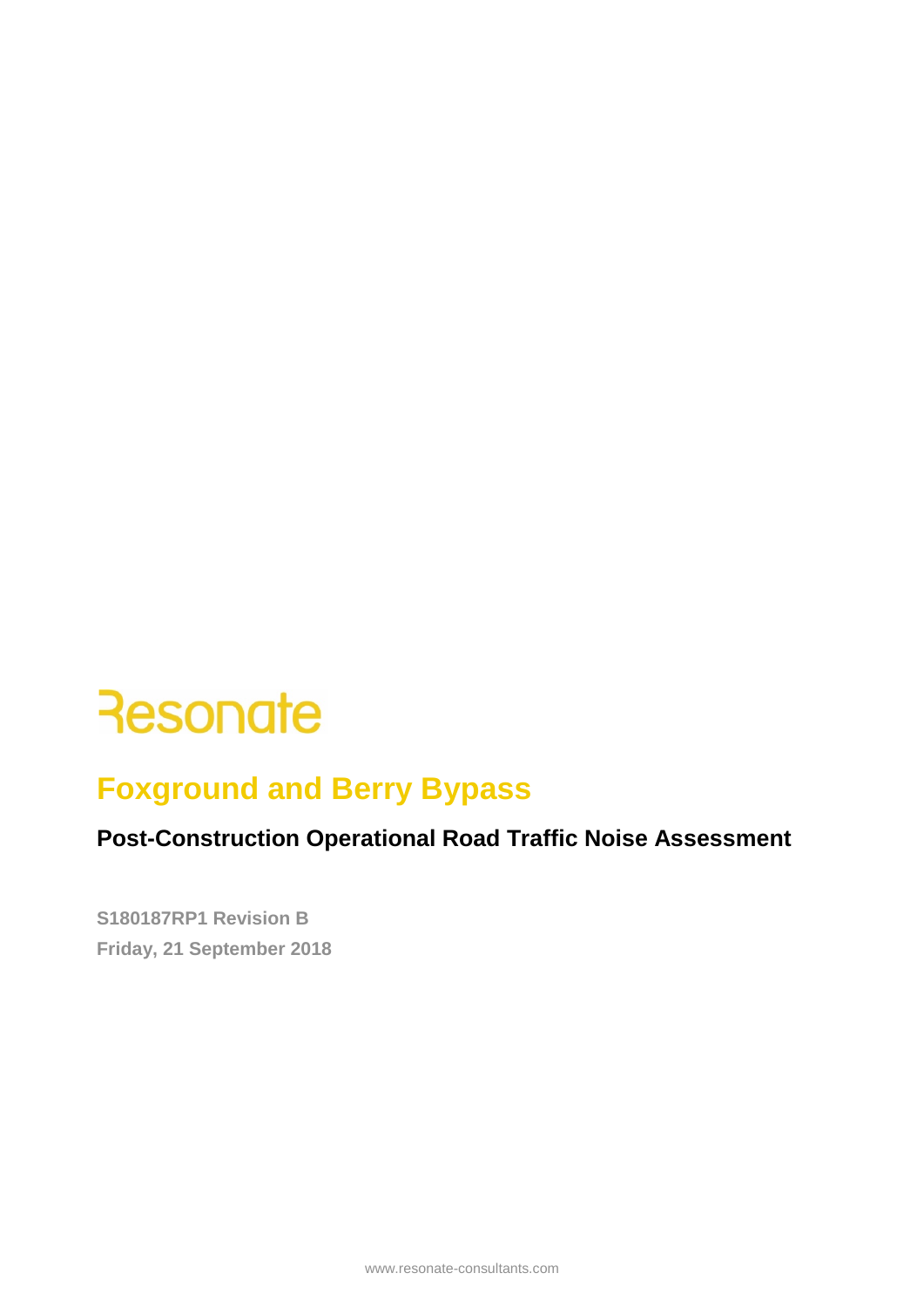#### **Document Information**

| Project               | Foxground and Berry Bypass                                                                                                         |              |  |  |  |  |
|-----------------------|------------------------------------------------------------------------------------------------------------------------------------|--------------|--|--|--|--|
| <b>Client</b>         | Roads and Maritime Services                                                                                                        |              |  |  |  |  |
| <b>Report title</b>   | Post-Construction Operational Road Traffic Noise Assessment                                                                        |              |  |  |  |  |
| <b>Project Number</b> | S180187                                                                                                                            |              |  |  |  |  |
| Author                | Peter Hüttenmeister<br>Acoustic Consultant<br>p+61 2 8355 4888<br>m+61 401 515 031<br>peter.huttenmeister@resonate-consultants.com | $N\setminus$ |  |  |  |  |
| <b>Reviewed by</b>    | Andrew Parker / Tom Evans                                                                                                          |              |  |  |  |  |

#### **Revision Table**

| <b>Report revision</b> | Date              | <b>Comments</b> |  |  |  |
|------------------------|-------------------|-----------------|--|--|--|
| B                      | 17 September 2018 | Final           |  |  |  |
|                        |                   |                 |  |  |  |
|                        |                   |                 |  |  |  |
|                        |                   |                 |  |  |  |
|                        |                   |                 |  |  |  |
|                        |                   |                 |  |  |  |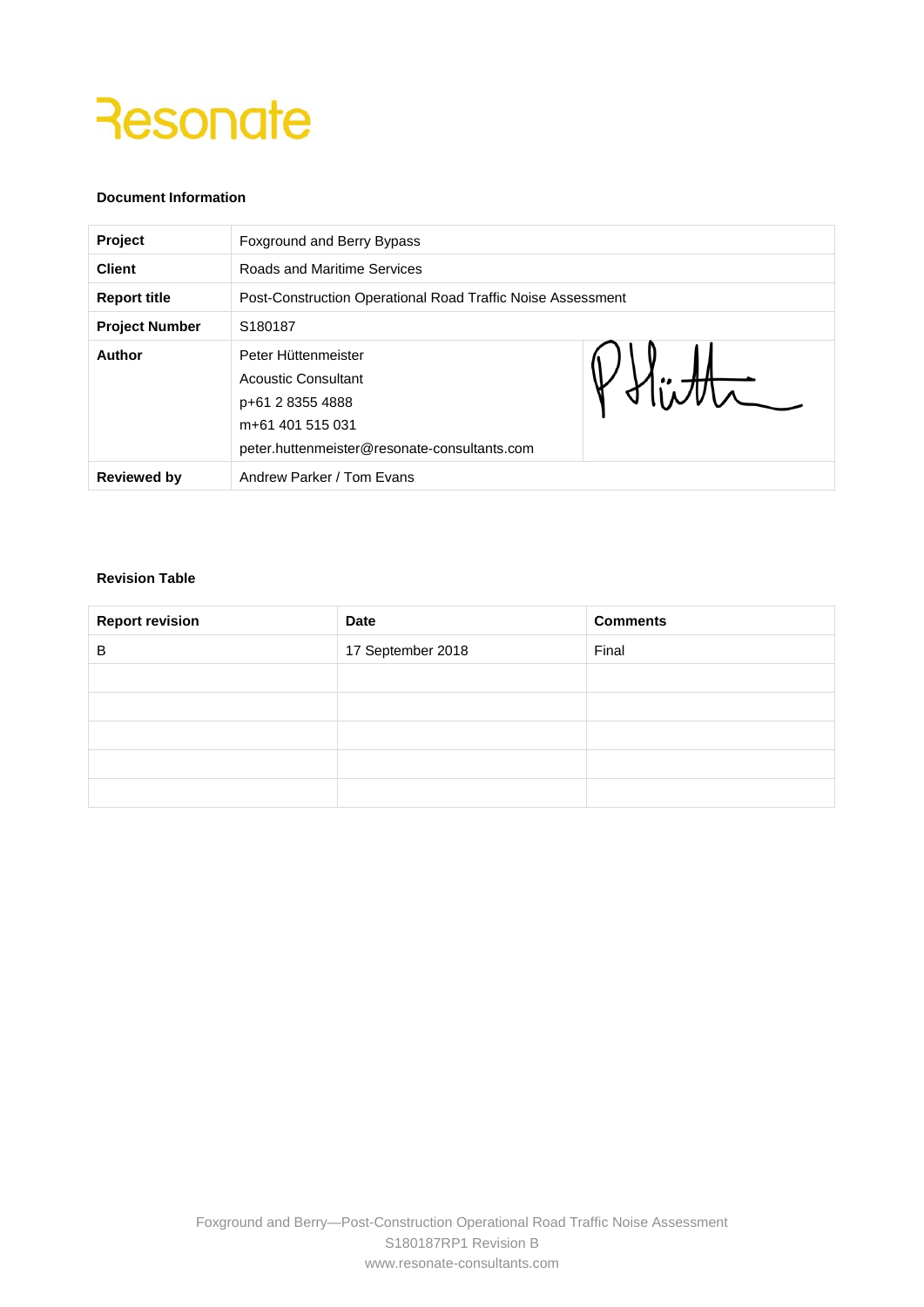# **Glossary**

| AADT                       | Average Annual Daily Traffic—annual average daily traffic volumes for a given road, including<br>weekends.                                                                                                                                                                                                                                                                                                                                                                                                                                                            |
|----------------------------|-----------------------------------------------------------------------------------------------------------------------------------------------------------------------------------------------------------------------------------------------------------------------------------------------------------------------------------------------------------------------------------------------------------------------------------------------------------------------------------------------------------------------------------------------------------------------|
| A-weighted                 | A spectrum adaption that is applied to measured noise levels to approximate human hearing.<br>A-weighted levels are used as human hearing does not respond equally at all frequencies.                                                                                                                                                                                                                                                                                                                                                                                |
| CoRTN                      | Calculation of Road Traffic Noise-UK developed algorithm for the prediction of road traffic<br>noise that is widely used in Australia.                                                                                                                                                                                                                                                                                                                                                                                                                                |
| CV                         | Commercial Vehicle-A heavy vehicle such as a truck. Using the AustRoads vehicle<br>classification system, this applies to any vehicle in Classes 3 to 12 inclusive.                                                                                                                                                                                                                                                                                                                                                                                                   |
| dB                         | Decibel—a unit of measurement used to express sound level. It is based on a logarithmic<br>scale which means a sound that is 3 dB higher has twice as much energy. We typically<br>perceive a 10 dB increase in sound as a doubling of that sound level.                                                                                                                                                                                                                                                                                                              |
| dB(A)                      | 'A' Weighted sound level in dB.                                                                                                                                                                                                                                                                                                                                                                                                                                                                                                                                       |
| <b>EPA</b>                 | NSW Environment Protection Authority.                                                                                                                                                                                                                                                                                                                                                                                                                                                                                                                                 |
| Feasible and<br>reasonable | Consideration of best practice noise and vibration mitigation measures f taking into account<br>the benefit of proposed measures and their technological and associated operational<br>application in the NSW and Australian context. Feasible relates to engineering considerations<br>and what is practical to build. Reasonable relates to the application of judgement in arriving at<br>a decision, taking into account mitigation benefits and cost of mitigation versus benefits<br>provided, community views and nature and extent of potential improvements. |
| Frequency                  | The number of times a vibrating object oscillates (moves back and forth) in one second. Fast<br>movements produce high frequency sound (high pitch/tone), but slow movements mean the<br>frequency (pitch/tone) is low.                                                                                                                                                                                                                                                                                                                                               |
| Hz                         | Hertz-units of frequency.                                                                                                                                                                                                                                                                                                                                                                                                                                                                                                                                             |
| $L_{Aeq}$                  | Equivalent Noise Level— A-weighted energy averaged noise level over the measurement<br>time.                                                                                                                                                                                                                                                                                                                                                                                                                                                                          |
| LAeg                       | A-weighted energy averaged noise level over a defined measurement period.                                                                                                                                                                                                                                                                                                                                                                                                                                                                                             |
| $L$ Aeq(1-hour)            | A-weighted energy averaged noise level over an hourly period during the usage time of a<br>particular land use. Used in the RNP to assess road traffic noise levels at some non-<br>residential land uses.                                                                                                                                                                                                                                                                                                                                                            |
| LAeq(15-hour)              | A-weighted energy averaged noise level over the 15-hour daytime period from 7 am to<br>10 pm. Used in the RNP to assess daytime road traffic noise levels.                                                                                                                                                                                                                                                                                                                                                                                                            |
| LAeq(9-hour)               | A-weighted energy averaged noise level over the 9-hour night-time period from 10 pm to<br>7 am. Used in the RNP to assess night time road traffic noise levels.                                                                                                                                                                                                                                                                                                                                                                                                       |
| LAFmax                     | Maximum A-weighted sound pressure level within a defined measurement period, using the<br>'Fast' time weighting on the sound level meter.                                                                                                                                                                                                                                                                                                                                                                                                                             |
| RMS                        | Roads and Maritime Services.                                                                                                                                                                                                                                                                                                                                                                                                                                                                                                                                          |
| <b>RNP</b>                 | NSW Road Noise Policy administered by the NSW EPA.                                                                                                                                                                                                                                                                                                                                                                                                                                                                                                                    |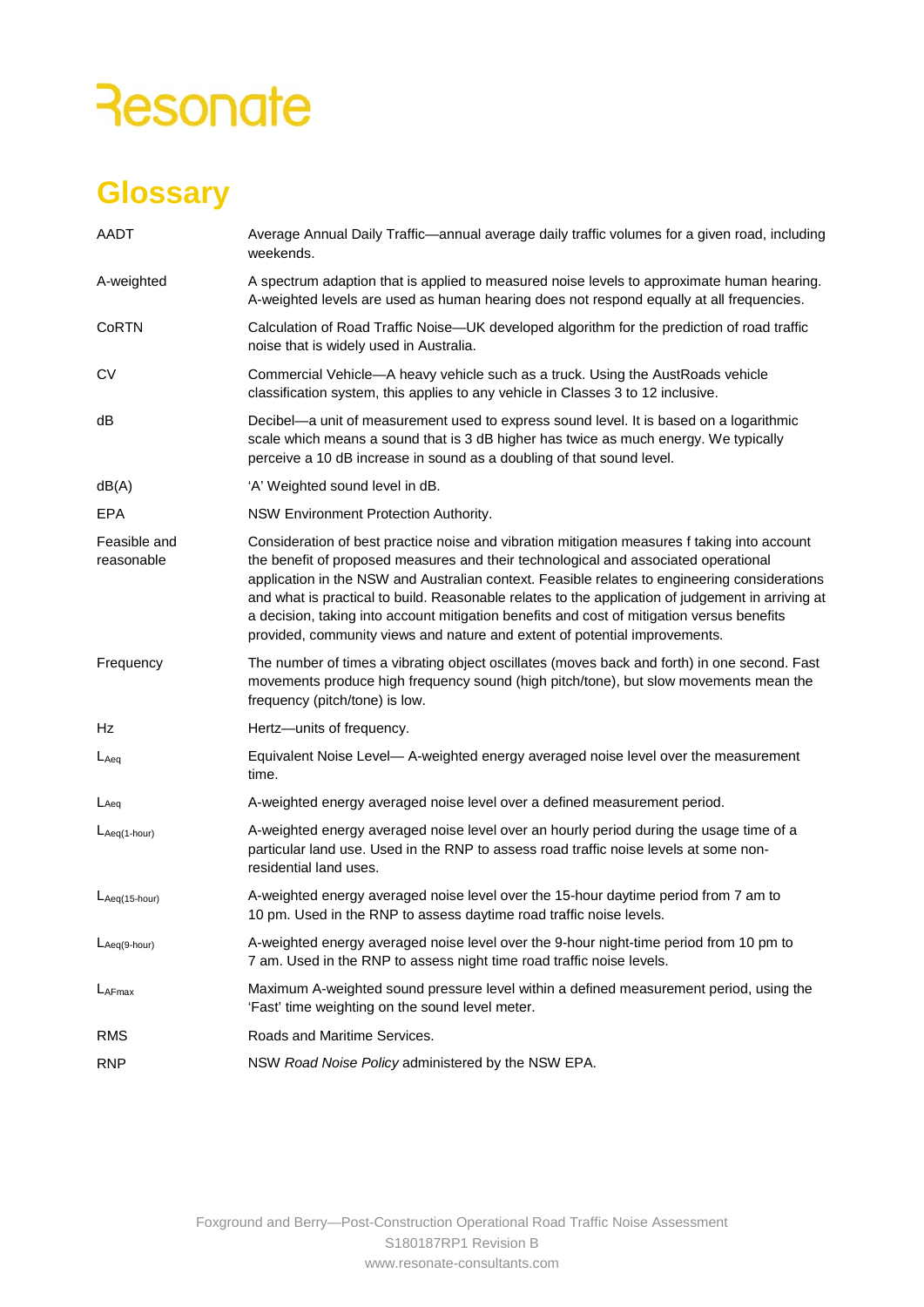# **Executive summary**

#### **Project overview**

The Foxground and Berry Bypass (the Project) provided a four-lane highway (two in each direction) with median separation for 12.5 kilometres of the Princes Highway between Toolijooa Road, located to the west of the township of Gerringong, to just south of Andersons Lane, located to the south of the township of Berry. The upgrade of the Princes Highway included a bypass of the existing winding highway at Foxground and a bypass to the north of Berry with interchanges at the north and south of the town.

The Project opened to traffic in mid-2017, with some completion works including final road surfacing undertaken in late 2017.

#### **Purpose of this report**

 noise levels from the Project comply with the relevant environmental obligations in relation to operational noise. The This report presents the results of a post-construction road traffic noise assessment to determine whether road traffic assessment considers:

- Unattended monitoring results from 18 locations along the Project extent.
- • Operator-attended monitoring results at those 18 locations, with operator-attended monitoring also conducted at an additional 11 locations.
- Traffic counting at various locations around the Project.
- The road traffic noise model developed for the Project based on the Fulton Hogan Issued for Construction design that was used to determine road traffic noise mitigation requirements during the Project design and construction phase.

The results of the post-construction noise assessment are documented within this report, with the assessment conducted in general accordance with the Roads and Maritime Services (RMS) Procedure *Preparing a Post Construction Noise Assessment Report* dated June 2014.

#### **Noise model accuracy and appropriateness of noise mitigation measures**

A comparison between the measured and predicted noise levels demonstrated that that noise model tended marginally towards over-prediction with an acceptable degree of accuracy. With the exclusion of those samples where other factors were considered to influence the results, there was an excellent agreement in accuracy between the daytime and night-time periods.

Given the apparent acceptable accuracy of the noise model, it is considered that the noise mitigation measures incorporated into the Project were of a suitable extent to address road traffic noise levels in a reasonable and feasible manner.

 The apparent accuracy of the noise model demonstrated that the road surface treatment and noise barriers (e.g. mounds) in particular were designed and constructed to achieve a suitable road traffic noise level at noise-sensitive locations based on the assumed traffic volumes adopted during the Environmental Assessment and Design & Construction phases.

#### **Traffic volume discussion**

 highway with a potential contribution from the time of year of the measurements which were conducted, around but The measured traffic volumes were noted to exceed the stated Project opening volumes that were assumed within the Environmental Assessment and Design & Construction operational noise assessments conducted for the Project. It is noted that this is likely to be the result of an immediate transition of traffic from The Sandtrack to the upgraded not including, the Easter long weekend.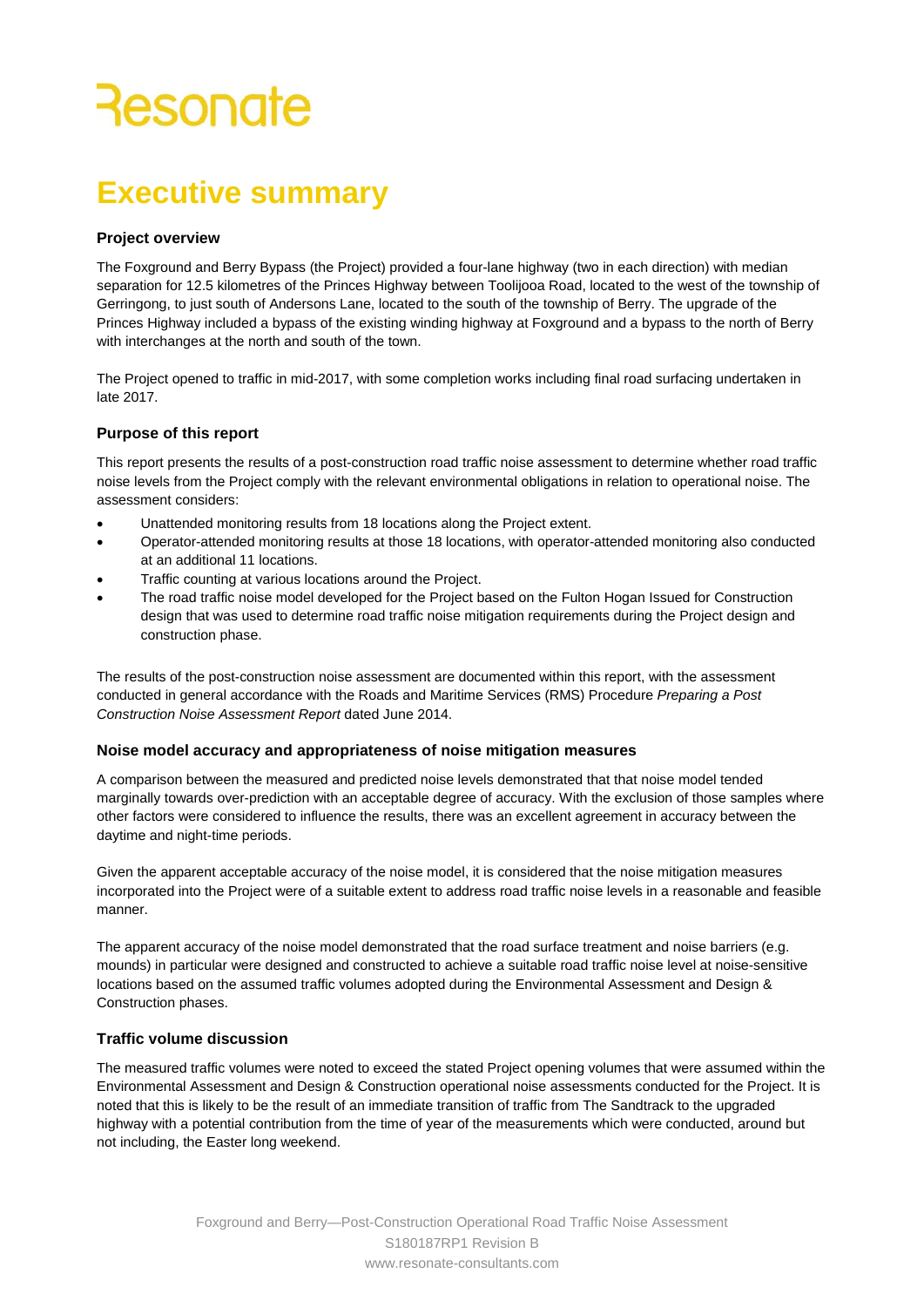#### **Vehicle speed discussion**

The measured average vehicle speeds on the Princes Highway were within 5 km/h of the posted speed limit (100 km/h) for both weeks, with the average speeds remaining relatively constant for both weeks and for the day and night time period. No significant increase in average vehicle speed was observed at night time relative to during the day.

Therefore, an increase in vehicle speeds of this magnitude would not increase predicted noise levels by more than the 1 dB safety factor that was adopted within the road traffic noise level predictions for the Project during the environmental assessment and design and construction phases.

#### **Summary**

 On the basis of this assessment, it is considered that the operational noise mitigation measures implemented as part of the Project are performing as intended and that the measured road traffic noise levels are consistent with those predicted during the design of the Project.

 Because of this, no further consideration of additional noise mitigation measures is required when assessed against the Project's conditions of approval and the NSW EPA's Road Noise Policy.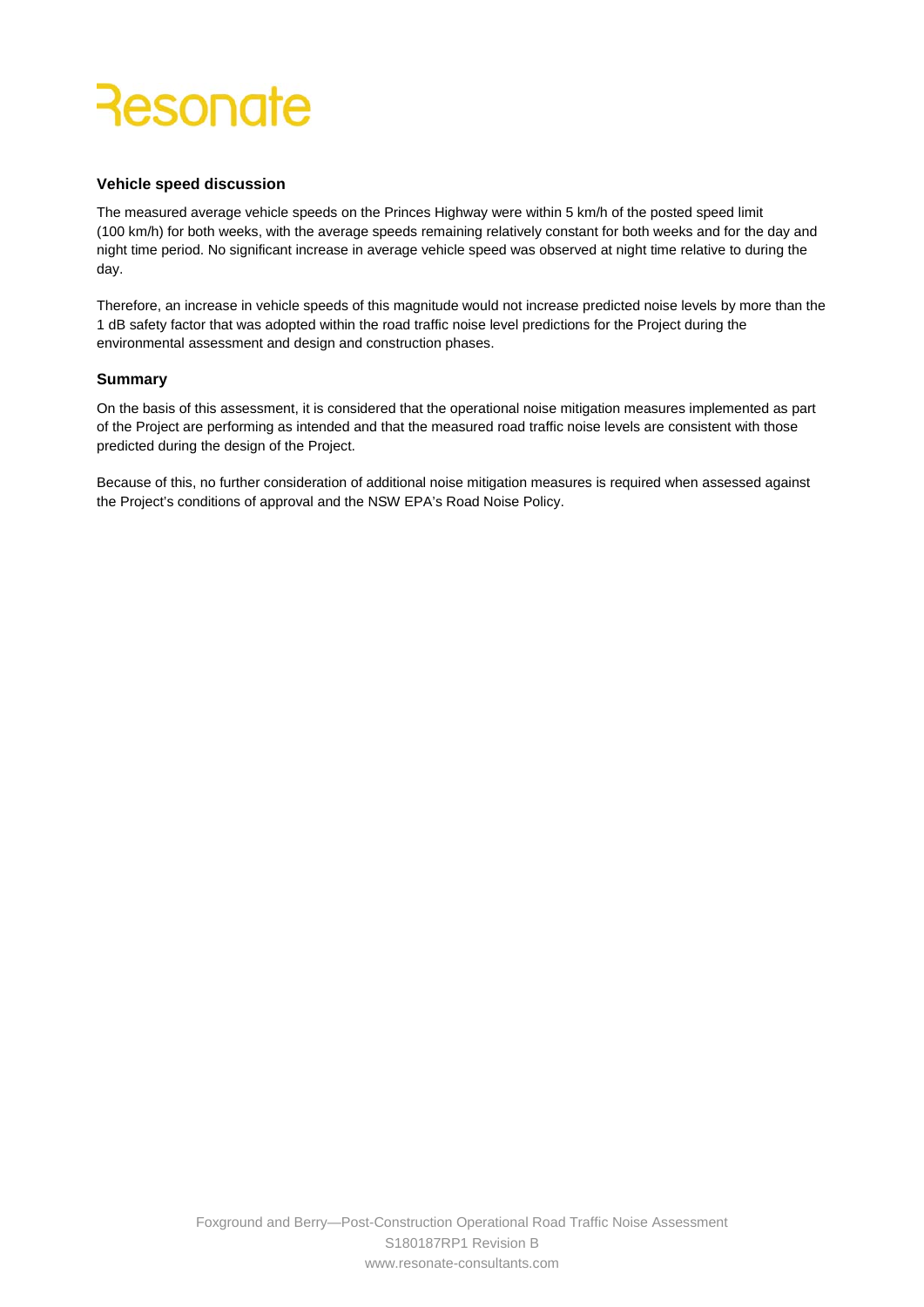# **Table of Contents**

| $\mathbf{1}$   |     |       |  |
|----------------|-----|-------|--|
|                | 1.1 |       |  |
|                | 1.2 |       |  |
| $\overline{2}$ |     |       |  |
|                | 2.1 |       |  |
|                |     | 2.1.1 |  |
|                |     | 2.1.2 |  |
|                | 2.2 |       |  |
|                |     | 2.2.1 |  |
|                |     | 2.2.2 |  |
|                | 2.3 |       |  |
|                |     | 2.3.1 |  |
|                |     | 2.3.2 |  |
| 3              |     |       |  |
|                | 3.1 |       |  |
|                | 3.2 |       |  |
|                | 3.3 |       |  |
| $\overline{4}$ |     |       |  |
|                | 4.1 |       |  |
|                | 4.2 |       |  |
|                |     | 4.2.1 |  |
|                |     | 4.2.2 |  |
|                |     | 4.2.3 |  |
|                | 4.3 |       |  |
| 5              |     |       |  |
|                | 5.1 |       |  |
|                | 5.2 |       |  |
| 6              |     |       |  |
|                | 6.1 |       |  |
|                |     | 6.1.1 |  |
|                |     | 6.1.2 |  |
|                |     | 6.1.3 |  |
|                |     | 6.1.4 |  |
|                | 6.2 |       |  |
| 7              |     |       |  |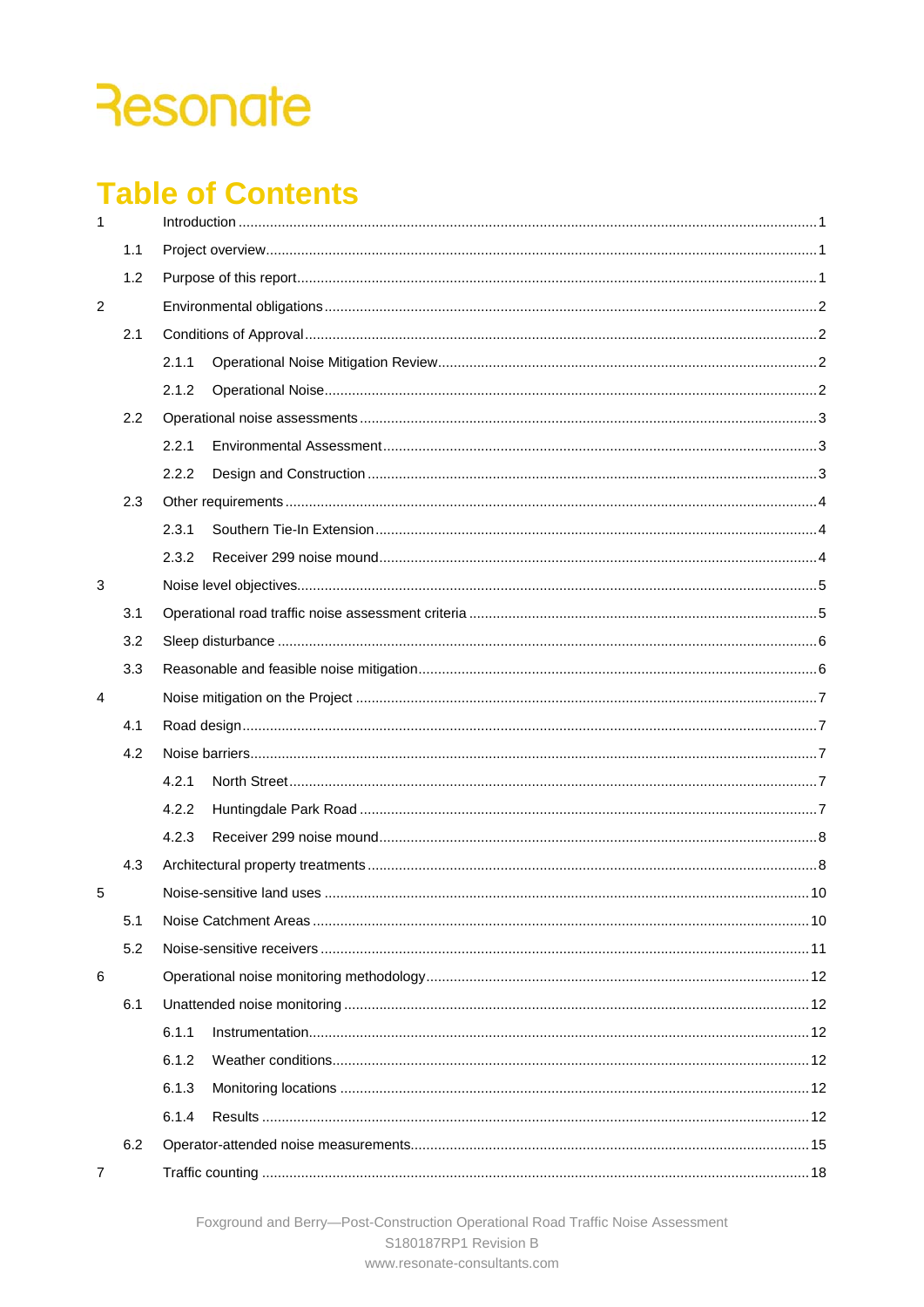|    | 7.1 |  |
|----|-----|--|
|    | 7.2 |  |
|    | 7.3 |  |
|    |     |  |
|    |     |  |
| 8  |     |  |
|    | 8.1 |  |
|    | 8.2 |  |
| 9  |     |  |
|    | 9.1 |  |
|    | 9.2 |  |
| 10 |     |  |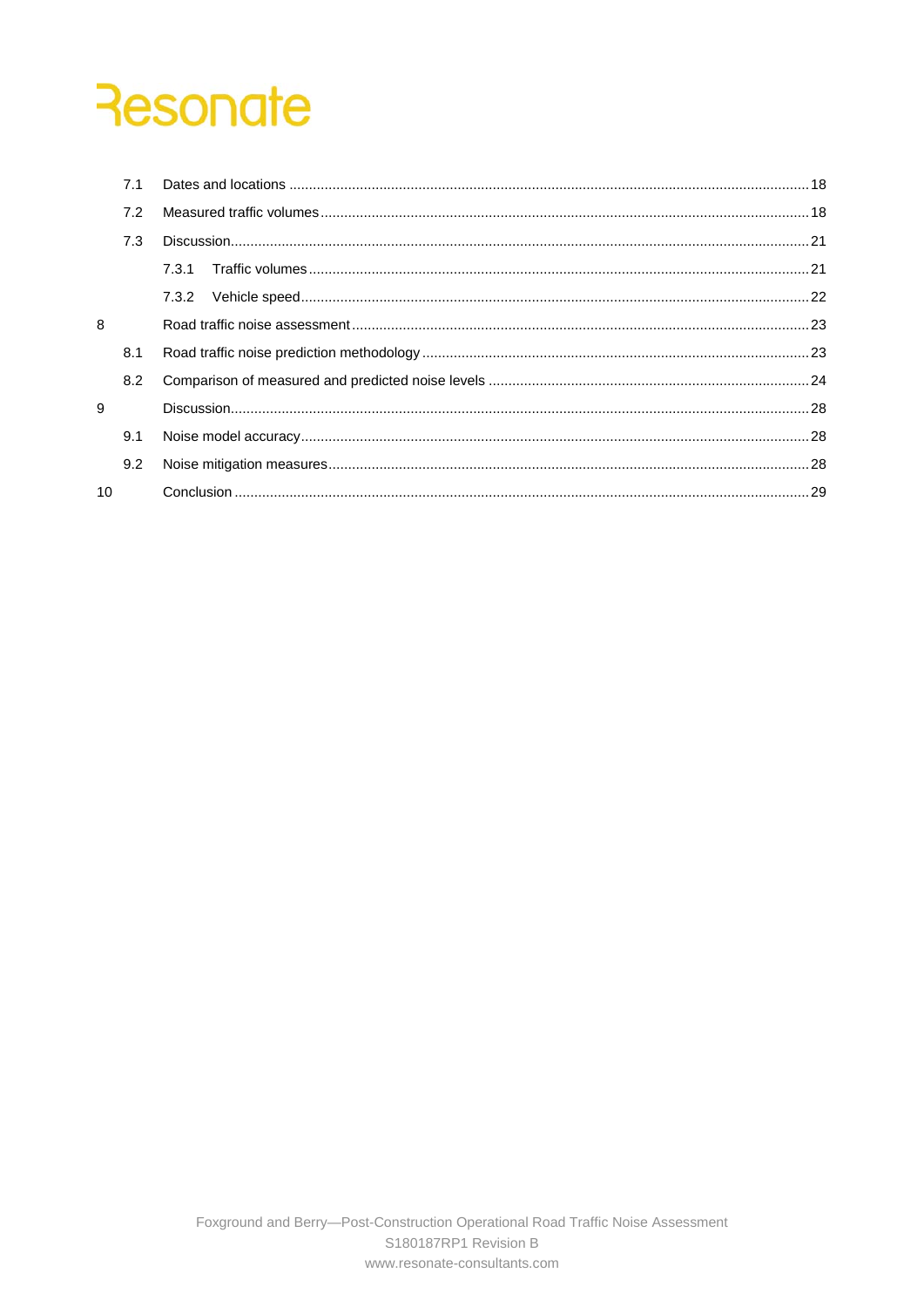# <span id="page-7-0"></span>**1 Introduction**

## **1.1 Project overview**

The Foxground and Berry Bypass (the Project) provided a four-lane highway (two in each direction) with median separation for 12.5 kilometres of the Princes Highway between Toolijooa Road, located to the west of the township of Gerringong, to just south of Andersons Lane, located to the south of the township of Berry. The upgrade of the Princes Highway included a bypass of the existing winding highway at Foxground and a bypass to the north of Berry with interchanges at the north and south of the town.

The Project opened to traffic in mid-2017, with some completion works including final road surfacing undertaken in late 2017.

Aerial photographs showing the Project alignment and surrounding area are included in Appendix A.

## **1.2 Purpose of this report**

This report presents the results of a post-construction road traffic noise assessment undertaken in March and April 2018 to assess whether road traffic noise levels from the Project comply with the relevant environmental obligations in relation to operational noise. The assessment considers:

- Unattended monitoring results from 18 locations along the Project extent.
- • Operator-attended monitoring results at those 18 locations, with operator-attended monitoring also conducted at an additional 11 locations.
- Traffic counting at various locations around the Project.
- The road traffic noise model developed for the Project based on the Fulton Hogan Issued for Construction design that was used to determine road traffic noise mitigation requirements during the Project design and construction phase.

 conducted in general accordance with the Roads and Maritime Services (RMS) Procedure *Preparing a Post*  The results of the post-construction noise assessment are documented within this report, with the assessment *Construction Noise Assessment Report* dated June 2014.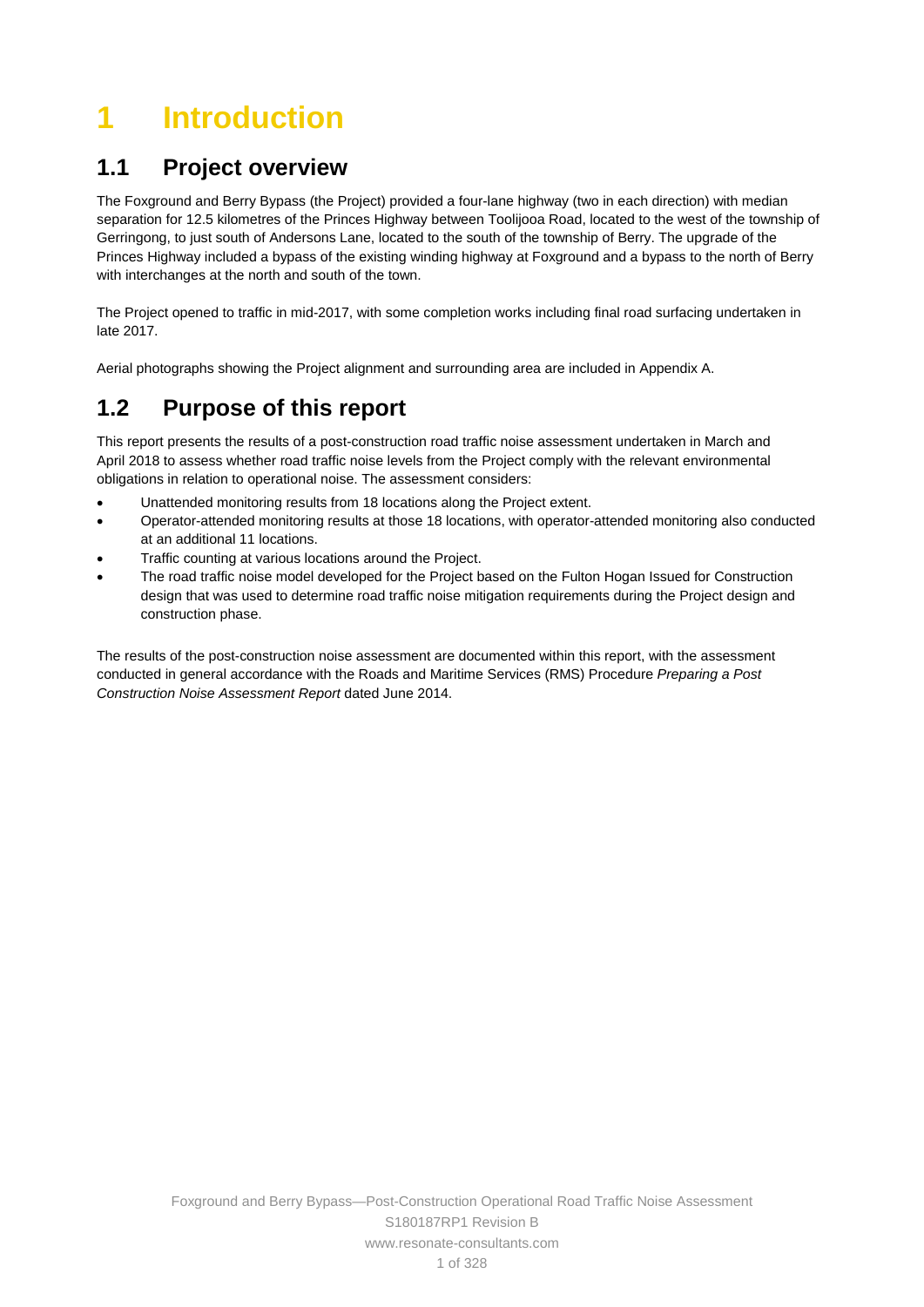# <span id="page-8-0"></span>**2 Environmental obligations**

### **2.1 Conditions of Approval**

The Project Approval for the Project was issued on 22 July 2013 by the Minister for Planning & Infrastructure. The Project Approval included two Conditions relevant to operational road traffic noise.

#### **2.1.1 Operational Noise Mitigation Review**

Condition C14 of the Project Approval details a requirement for an Operational Noise Mitigation Review during construction as follows:

 mitigation measures proposed to be implemented for the project. The review shall: Unless otherwise agreed by the Director General, within 6 months of commencing construction, the Proponent shall, in consultation with the EPA, prepare and submit for the approval of the Director General, a review of the operational noise

- (a) confirm the operational noise predictions of the project based on detailed design. This operational noise assessment shall be based on an appropriately calibrated noise model (which has incorporated additional noise monitoring, where necessary for calibration purposes);
- (b) review the suitability of the operational noise mitigation measures identified in the documents listed under condition A1 to achieve the criteria outlined in the Road Noise Policy (DECCW, 2011), based on the operational noise performance of the project predicted under (a) above; and
- (c) where necessary, investigate additional feasible and reasonable noise mitigation measures to achieve the criteria outlined in the Road Noise Policy (DECCW, 2011).

This Operational Noise Mitigation Review was conducted by the appointed design and construction contractor (Fulton Hogan) and is discussed further in Section [2.2.2.](#page-9-0)

#### **2.1.2 Operational Noise**

Condition E1 of the Project Approval details a requirement for operational noise monitoring to be conducted once the road opens as follows:

 Within 12 months of the commencement of operation of the project, or as otherwise agreed by the Director General, the Noise Report to document this monitoring The Report shall include, but not necessarily be limited to: Proponent shall undertake operational noise monitoring to compare actual noise performance of the project against noise performance predicted in the review of noise mitigation measures required by condition C14, and prepare an Operational

- (a) noise monitoring to assess compliance with the operational noise levels predicted in the review of operational noise mitigation measures required under condition C14 and documents specified under condition A1 of this approval;
- (b) a review of the operational noise levels in terms of criteria and noise goals established in the NSW Road Noise Policy (EPA, 2011);
- (c) methodology, location and frequency of noise monitoring undertaken, including monitoring sites at which project noise levels are ascertained, with specific reference to locations indicative of impacts on sensitive receivers;
- (d) details of any complaints and enquiries received in relation to operational noise generated by the project between the date of commencement of operation and the date the report was prepared;
- (e) any required recalibrations of the noise model taking into consideration factors such as actual traffic numbers and proportions;
- (f) an assessment of the performance and effectiveness of applied noise mitigation measures together with a review and if necessary, reassessment of all feasible and reasonable mitigation measures; and
- (g) identification of additional feasible and reasonable measures to those identified in the review of noise mitigation measures required by condition C14, that would be implemented with the objective of meeting the criteria outlined in the NSW Road Noise Policy (EPA, 2011), when these measures would be implemented and how their effectiveness would be measured and reported to the Director General and the EPA.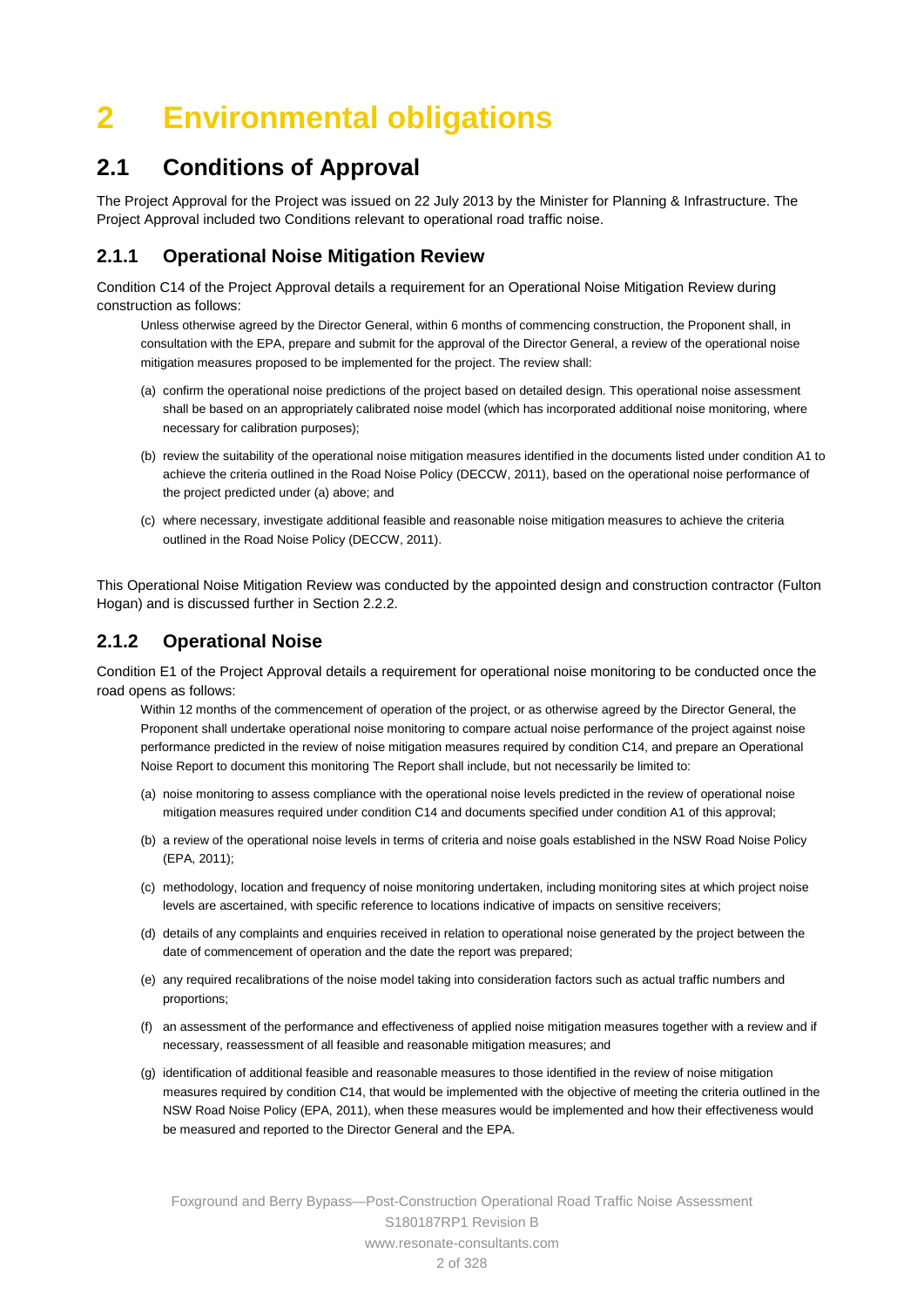The Proponent shall provide the Director General and the EPA with a copy of the Operational Noise Report within 60 days of completing the operational noise monitoring referred to in (a) above or as otherwise agreed by the Director General.

The monitoring and assessment detailed within this report has been conducted to full Condition E1 above.

## **2.2 Operational noise assessments**

Operational road traffic noise assessments were conducted during both the Environmental Assessment, on the basis of which the Project Approval was issued, and during the Design and Construction phase of the Project.

#### **2.2.1 Environmental Assessment**

The Environmental Assessment included an operational road traffic noise assessment that was detailed in a Technical Paper: Noise and Vibration prepared in November 2012 by AECOM Australia Pty Ltd (AECOM). With respect to operational road traffic noise, the AECOM assessment included the following elements:

- An assessment of the noise environment that existed prior to the Project. This was done by monitoring the existing noise environment at 10 locations for a period of one to two weeks. The results were used to validate a noise model of the existing road traffic noise environment, that was then used to predict road traffic noise levels at noise-sensitive locations without the Project at both the Project Opening (2017) and Project Design (2027) years, based on forecast traffic volumes if the Project did not proceed.
- Establishment of road traffic noise criteria at noise-sensitive locations in accordance with the NSW *Road Noise Policy* (RNP) administered by the NSW Environmental Protection Authority (EPA).
- *Environmental Noise Management Manual* (ENMM). Predictions and assessment of road traffic noise levels at noise-sensitive locations with the Project for both the Project Opening and Project Design years. Noise levels were assessed against the road traffic noise criteria and against principles for the consideration of reasonable and feasible noise mitigation as detailed in the RMS
- Description of reasonable and feasible noise mitigation measures that were to be implemented based on the reference design considered during the Environmental Assessment including:
	- The use of a 'low noise' stone mastic asphalt (SMA) pavement for the main carriageways of the upgraded Princes Highway including the Berry Bypass.
	- A 4 m high barrier on the south side of the Berry Bypass shielding residences on North Street.
	- A 4 m high barrier on the Berry South Interchange northbound off ramp to shield residences on Huntingdale Park Road.
	- Architectural property treatments for 20 properties where the road surface treatment and barriers did not result in a sufficient reduction in road traffic noise at residences.

#### <span id="page-9-0"></span>**2.2.2 Design and Construction**

During the Design and Construction phase, the appointed contractor (Fulton Hogan) was required to undertake an operational noise assessment of the as-constructed road design. This operational noise assessment was undertaken by Resonate and the final version of the assessment issued in March 2015.

As part of the Design and Construction contract, Fulton Hogan were required to ensure their design:

- Implemented mitigation measures not less than those included in the Environmental Assessment.
- Where necessary, incorporated additional at-road or barrier treatments such that the predicted operational road traffic noise levels at residences did not increase above the levels presented in the Environmental Assessment.
- Did not result in an increase in architectural property treatments at residences above that specified by RMS.

The operational noise mitigation measures incorporated in the constructed Project, based on the above, are detailed in Section [4.](#page-13-0)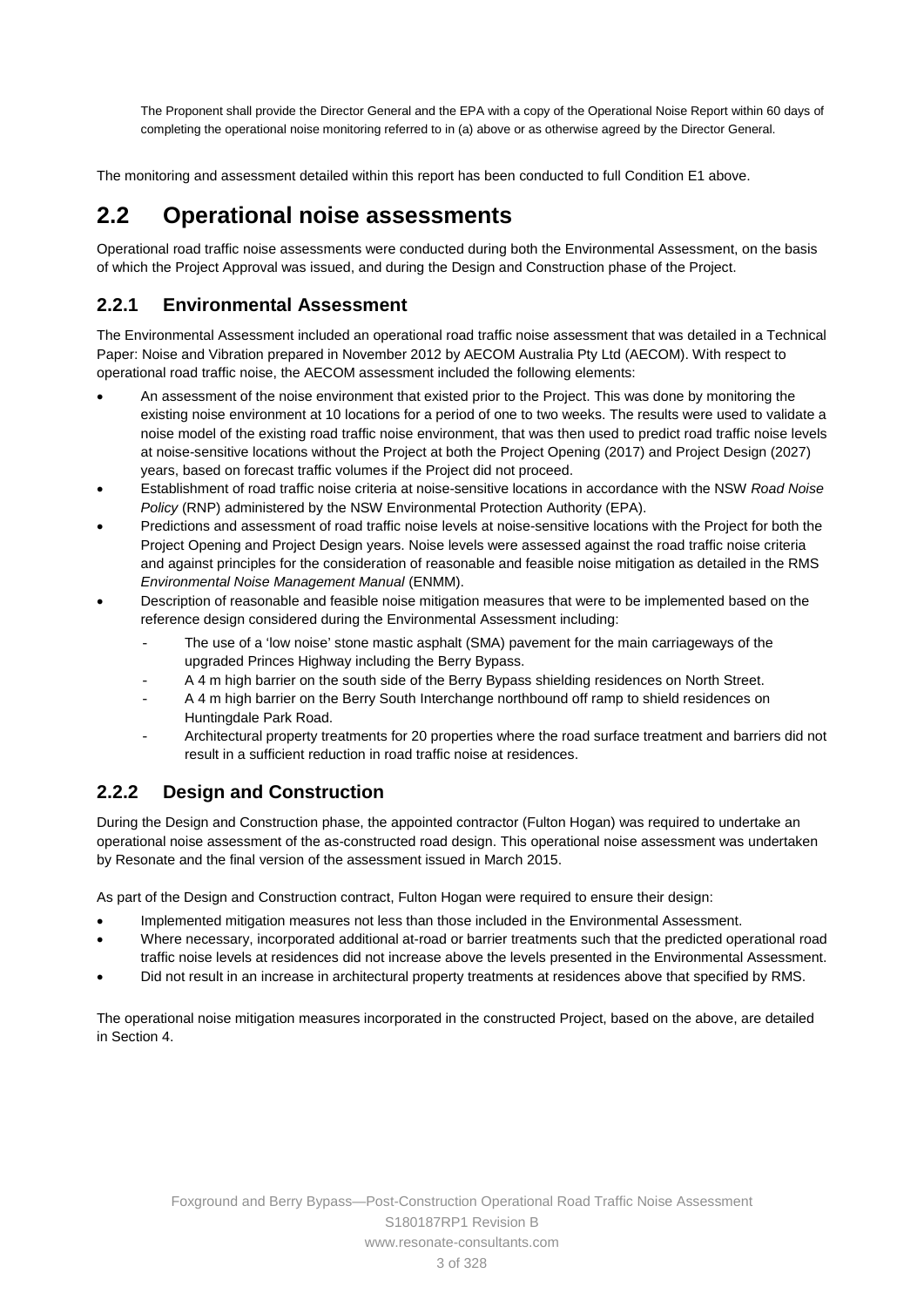# **2.3 Other requirements**

### **2.3.1 Southern Tie-In Extension**

The Southern Tie-In Extension refers to an extension of the southern limit of the Project by approximately one kilometre to allow a tie-in with the planned Berry to Bomaderry Princes Highway Upgrade project. While the Southern Tie-In Extension did not result in forecast increased traffic volumes, it required an extension of the area within which operational noise was assessed for the Project.

An assessment of the additional operational noise generated by the Southern Tie-In Extension was carried out by Resonate for Fulton Hogan in March 2015. The assessment concluded that the operational noise impacts from the Southern Tie-In Extension would be in accordance with the Project Approval and RNP as long as:

- The Extension was also surfaced with SMA.
- Architectural property treatments for road traffic noise were provided to two additional receivers.

The operational noise mitigation measures incorporated in the Southern Tie-In Extension are detailed in Sectio[n 4.](#page-13-0)

#### **2.3.2 Receiver 299 noise mound**

 constructed as part of an agreement between RMS and the property owner resulting from land acquisition During construction, an additional earth mound was installed on the northern side of the Berry Bypass to shield the residence identified as Receiver 299 in the Environmental Assessment (Lot 52 DP1188161). This noise mound was arrangements. This noise mound is included in the noise mitigation measures detailed in Section [4.](#page-13-0)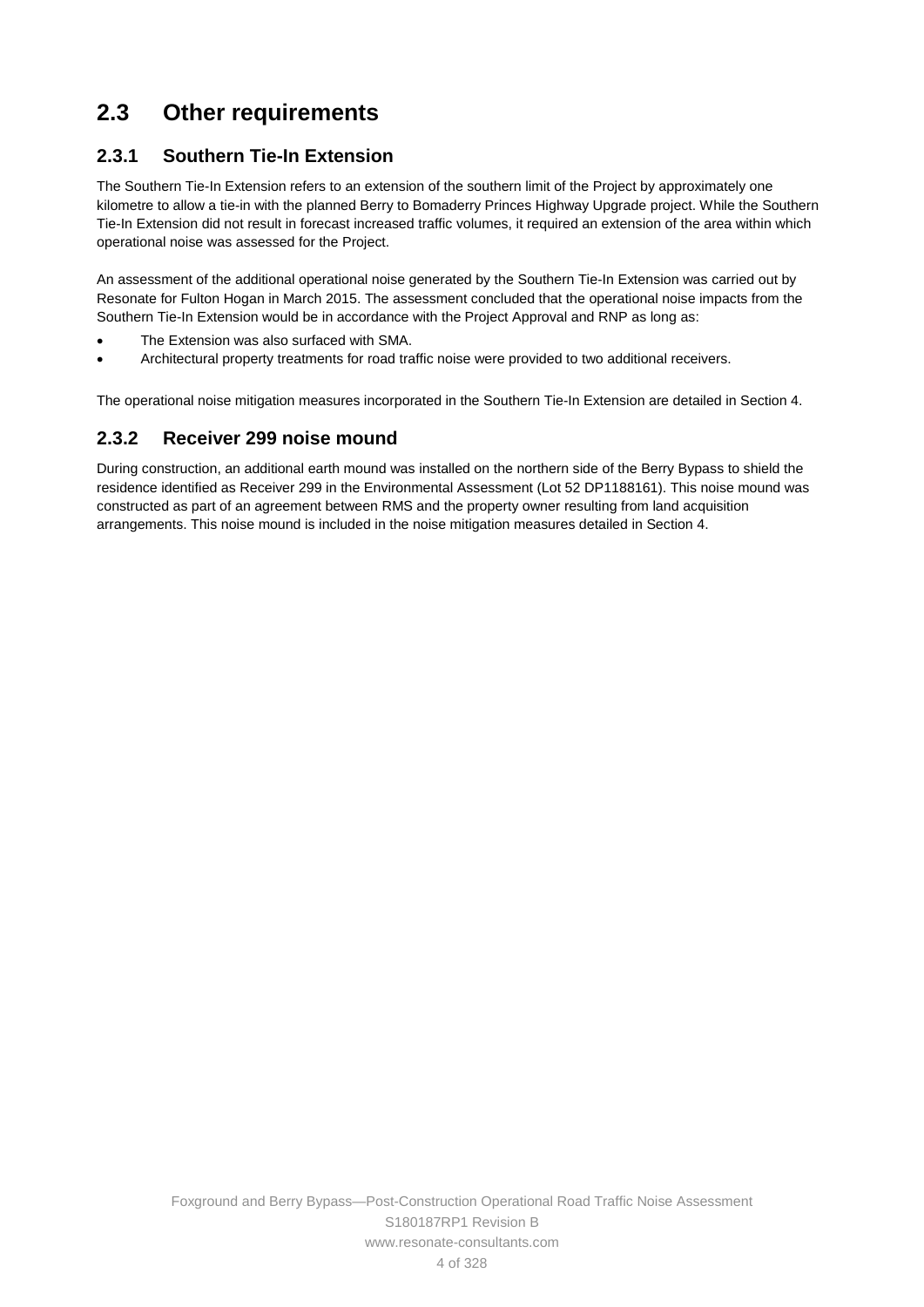# **3 Noise level objectives**

## **3.1 Operational road traffic noise assessment criteria**

The operational road traffic noise criteria for the Project were determined as part of the Environmental Assessment in accordance with the RNP. This is in accordance with the Project Approval issued following the Environmental Assessment.

It is important to note that the Environmental Assessment and the Project Approval were all issued prior to the release of recent RMS documents, specifically the *Noise Criteria Guideline* and *Noise Mitigation Guideline*. Therefore, these documents have not been referenced below.

[Table 1](#page-11-0) presents the RNP operational road traffic noise assessment relevant to the Project. Unless otherwise stated, the criteria apply at a distance of 1 m from the building facade.

| <b>Road category</b>                     | Type of project / land use                                                                                                                       | <b>Assessment criteria</b>            |                                      |  |  |  |
|------------------------------------------|--------------------------------------------------------------------------------------------------------------------------------------------------|---------------------------------------|--------------------------------------|--|--|--|
|                                          |                                                                                                                                                  | Day, 7 am-10 pm                       | Night, 10 pm-7 am                    |  |  |  |
| Freeway /<br>arterial / sub-<br>arterial | <b>New Road</b><br>Existing residences affected by noise from new<br>freeway / arterial / sub-arterial road corridors.                           | 55 $dB$ $L_{Aeq(15-hour)}$            | 50 dB LAeq(9-hour)                   |  |  |  |
|                                          | <b>Redeveloped Road</b><br>Existing residences affected by noise from<br>redevelopment of freeways / arterial / sub-<br>arterial road corridors. | 60 dB LAeq(15-hour)                   | 55 dB LAeq(9-hour)                   |  |  |  |
|                                          | <b>Relative Increase Criteria</b><br>Existing residences near new road corridor /<br>redevelopment of existing road                              | Existing dB LAeq(15-hour)<br>$+12$ dB | Existing dB LAeq(9-hour)<br>$+12$ dB |  |  |  |
|                                          | Open space – passive use, e.g. Mark Radium<br>Park                                                                                               | 55 dB LAeq(15-hour)                   | n/a                                  |  |  |  |
|                                          | Places of worship – e.g. St Patricks Catholic<br>Church and the Berry Uniting Church.                                                            | 40 dB LAeq(1-hour)                    | 40 dB LAeq(1-hour)                   |  |  |  |

<span id="page-11-0"></span>**Table 1 RNP road traffic noise assessment criteria relevant to the Project** 

(1) Measured and assessed in a free-field location at typical areas where the space may be used for passive uses.

(2) Measured and assessed within a noise-sensitive area of the place of worship.

The Environmental Assessment considered the existing road traffic noise exposure of each noise-sensitive receiver and deemed them to be subject to the 'New Road' or 'Redeveloped Road' criteria in accordance with Practice Note i of the ENMM. These criteria were maintained through the subject operational noise assessments conducted during the Design and Construction phase of the Project.

The criteria assigned to each noise-sensitive receiver identified adjacent to the Project is identified in Appendix B.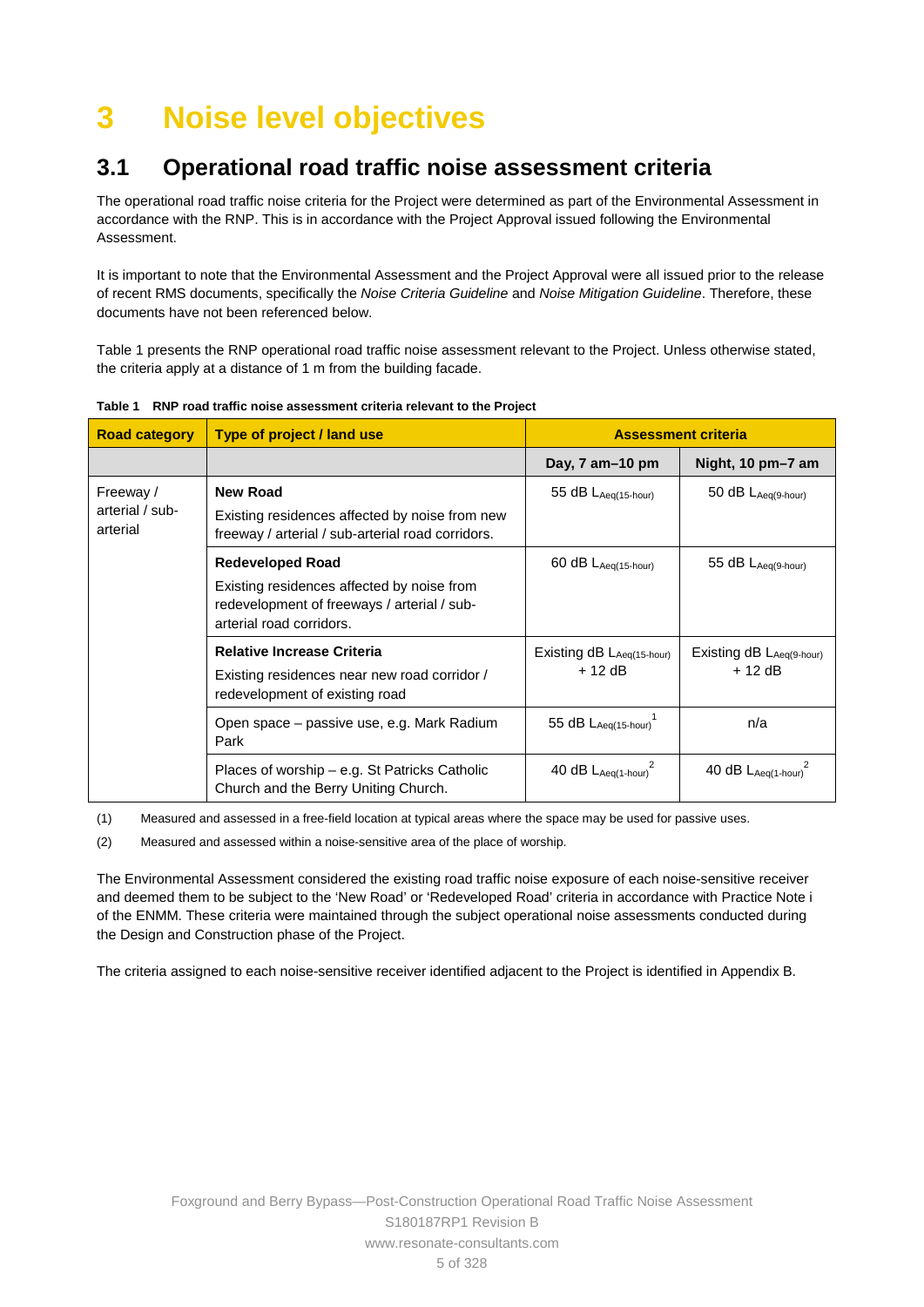# **3.2 Sleep disturbance**

 The RNP includes discussion of current knowledge regarding sleep disturbance due to road traffic noise, and states determined as the difference between  $L_{\text{Amax}}$  levels and the steadier  $L_{\text{Aeq}}$  or  $L_{\text{A90}}$  levels. 'despite intensive research, the triggers for and effects of sleep disturbance have not yet been conclusively determined.' Current research does indicate that the main acoustic characteristic that influences sleep disturbance is the emergence (e.g. magnitude) and number of noisy events heard distinctly above the background level. The RNP suggests that intermittent noisy events, such as truck pass-bys, could be assessed on the basis of emergence events

The RNP makes reference to Practice Note iii of the ENMM which suggests that the L<sub>eq,9h</sub> road traffic noise guidelines should sufficiently account for sleep disturbance impacts except where both of the following conditions are met:

- the  $L_{Amax}$  emergence over the ambient  $L_{Aeq,1 hour}$  is greater than 15 dB(A) and
- the  $L_{Amax}$  level is greater than 65 dB(A).

The Environmental Assessment reviewed the measurement results relating to sleep disturbance and noted that the sleep disturbance emergence criteria were exceeded at locations adjacent to the Princes Highway prior to the Project, indicating that sleep disturbance is likely to be an existing issue for the local area. The Project would reduce these exceedances where the road was not moving closer to receivers but may introduce a concern for receivers where the Project is classified as a New Road.

The Environmental Assessment also noted that the RNP does not provide any requirements for mitigation to be designed to mitigation maximum noise levels to meet sleep disturbance criteria. While the Project design was considered to reduce the gradient of the road in some areas and reduce the potential for high maximum noise levels associated with truck engine braking and the like, the potential for noise mitigation through noise barriers or atproperty treatments to address the sleep disturbance criteria was not considered in the Environmental Assessment.

 assessment of sleep disturbance has been included within this report. While consideration of sleep disturbance has not informed the selection or design of noise mitigation measures, an

## **3.3 Reasonable and feasible noise mitigation**

Where predicted road traffic noise levels with the Project were identified to exceed the relevant operational road traffic noise assessment criteria at a particular noise-sensitive receiver, it was necessary to consider whether the provision of noise mitigation to that receiver was deemed to be reasonable and feasible. For mitigation to be reasonable and feasible, noise levels at the receiver must exceed the applicable assessment criteria and either be significantly affected by the Project or be considered to be 'acute'.

In accordance with the ENMM, the following process was applied to determine if noise mitigation was reasonable and feasible for receivers where the operational road traffic noise levels exceeded the assessment criteria:

- The Project must contribute to an increase of 2.1 dB  $L_{Aeq}$  or greater for day and/or night when compared to the road traffic noise level without the Project at the same year (e.g. Opening or Design Year) AND/OR
- The road traffic noise levels at the receiver are greater than or equal to 65 dB LAeq,15hour or 60 dB LAeq,9hour, in which case the road traffic noise levels are considered 'acute'.

Additionally, the reasonableness and feasibility of the noise barriers at North Street and Huntingdale Park Road was assessed in accordance with Practice Note iv of the ENMM to determine the reasonable height of those barriers, including consideration of community views.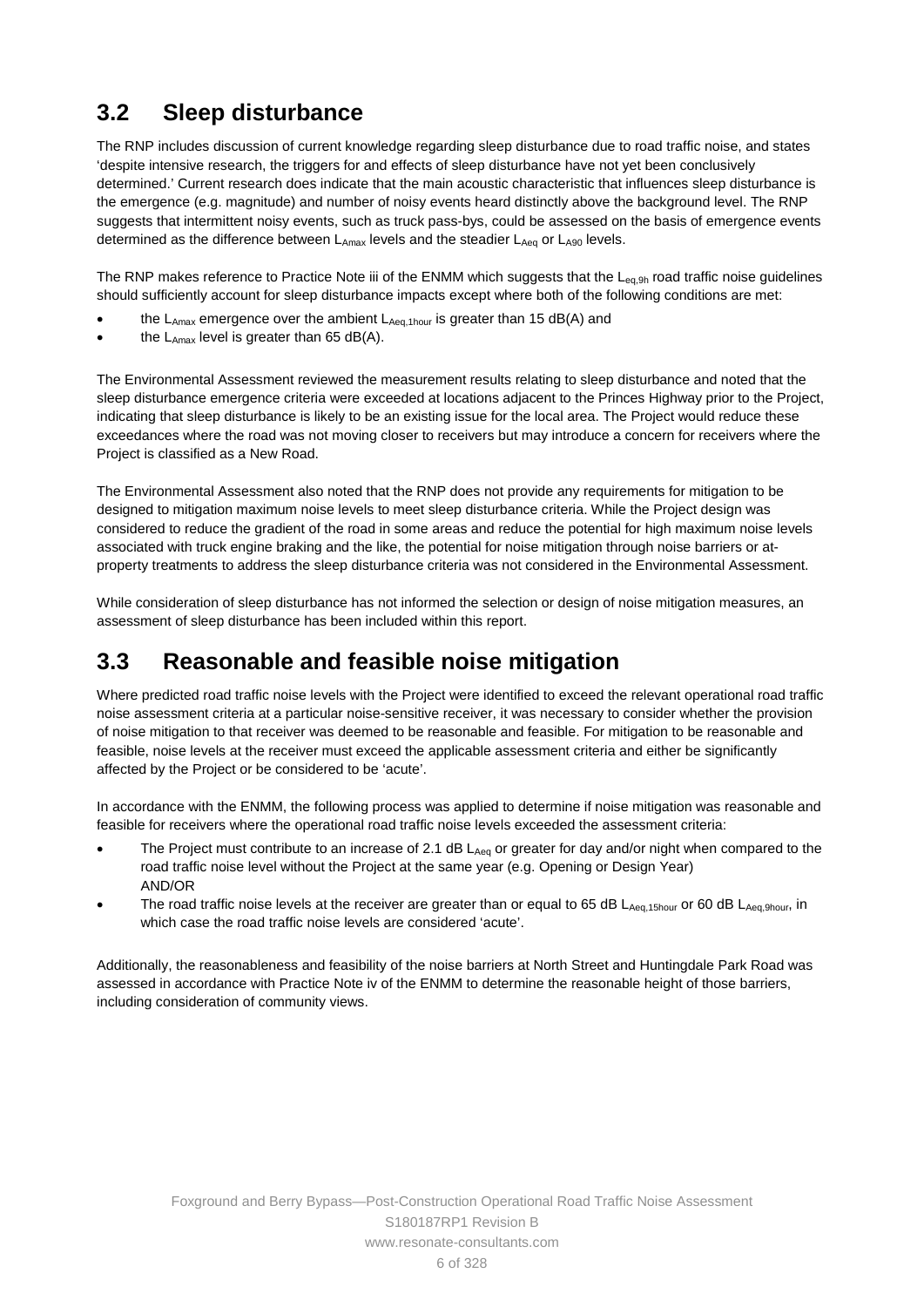# <span id="page-13-0"></span> **4 Noise mitigation on the Project**

This Section details the operational noise mitigation measures incorporated into the design and construction of the Project. The locations of the noise mitigation measures are shown on aerial photographs included in Appendix A.

## **4.1 Road design**

 The Project was designed to provide a high-grade four lane highway that replaced the winding sections of the Princes Highway and reduced gradient in many areas. The Project also realigned the Highway to the north of the Berry township to reduce traffic on Queen Street. These measures assisted in reducing noise levels in some areas, particularly in areas where steeper gradients used to exist or where heavy vehicle braking may have previously been more common.

 relation to standard asphalt or concrete road surfaces. In accordance with the ENMM, the following reductions in road-Additionally, the main carriageway was surfaced with SMA, which reduces noise levels at the road-tyre interface in tyre noise were assumed for the SMA surface in relation to a standard dense graded asphalt (DGA) surface:

- -2.2 dB for cars
- -4.3 dB for Commercial Vehicle (CV) tyres.

For road design reasons, DGA surfaces were used for the on and off ramps at the interchanges and were used for the bridge crossings over creeks.

## **4.2 Noise barriers**

#### **4.2.1 North Street**

The 4 m high noise barrier documented in the Environmental Assessment to shield residences on the southern side of North Street was replaced in the Design and Construction phase with an earth mound that was constructed to a height of at least 4 m above road height. The operational noise assessment conducted during Design and Construction confirmed that the noise mound provided equivalent predicted acoustic performance to the original noise barrier.

A photograph of the mound taken from the southern side is included a[s Figure 1.](#page-13-1) The extent of the noise mound is shown on the Figures in Appendix A.



 **Figure 1 View of North Street noise mound from unattended monitoring location at 90 North Street** 

#### <span id="page-13-1"></span>**4.2.2 Huntingdale Park Road**

The 4 m high barrier proposed in the Environmental Assessment to shield residences on the western side of Huntingdale Park Road was also replaced with an earth mound during the Design and Construction phase that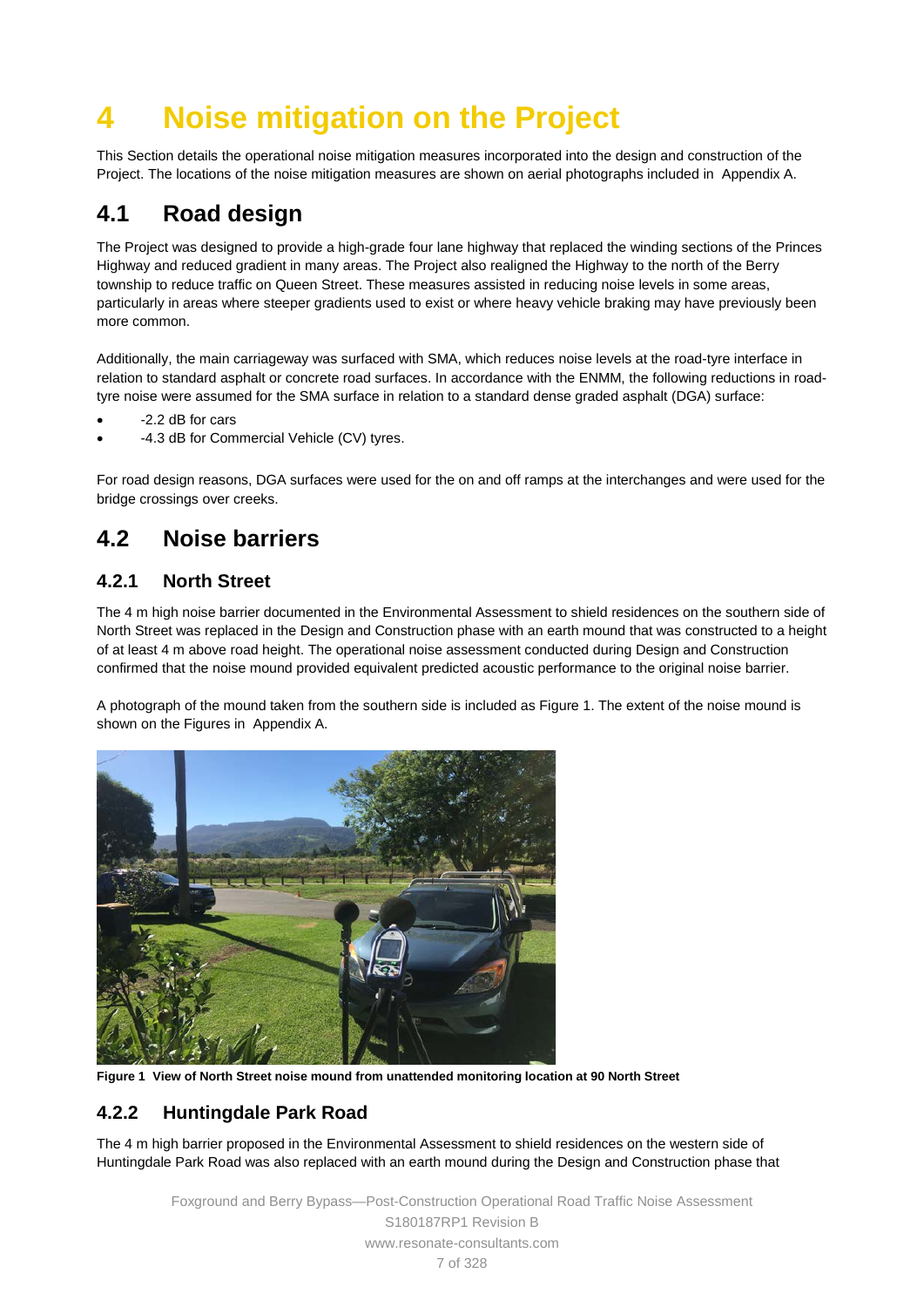achieved a height of at least four metres above the main carriageway surface. The operational noise assessment predicted that the noise mound would provide equivalent acoustic performance with the inclusion of a short 800 mm barrier on the northern section of the mound.

A photograph of the mound and the short additional barrier taken from Huntingdale Park Road is included as [Figure 2.](#page-14-0) The extent of the Huntingdale Park Road noise mound is shown on the Figures in Appendix A.



 **Figure 2 View of noise mound and barrier from unattended monitoring location at 8 Huntingdale Park Road** 

#### <span id="page-14-0"></span>**4.2.3 Receiver 299 noise mound**

 constructed as part of an agreement between RMS and the property owner resulting from land acquisition During construction, an additional earth mound was installed on the northern side of the Berry Bypass to shield the residence identified as Receiver 299 in the Environmental Assessment (Lot 52 DP1188161). This noise mound was arrangements, and was not included in the Environmental Assessment as a proposed operational noise mitigation measure.

The extent of the Receiver 299 noise mound is shown on the Figures in Appendix A. It was designed to reach a height of 4 m above the road surface of the nearest carriageway of the Princes Highway.

### **4.3 Architectural property treatments**

 treatments were not sufficient for the predicted noise levels to achieve the relevant RNP road traffic noise assessment At a number of noise-sensitive receivers it was deemed that reasonable and feasible road design and barrier criteria but that additional mitigation was required. In these cases, RMS administered architectural property treatments to the receivers.

The receivers at which architectural property treatments were provided are summarised i[n Table 2.](#page-14-1)

| <b>Receiver</b> | <b>Predicted exceedance of assessment criteria, dB</b> |                                      |  |  |  |  |  |
|-----------------|--------------------------------------------------------|--------------------------------------|--|--|--|--|--|
|                 | <b>Environmental Assessment</b>                        | <b>Design and Construction Phase</b> |  |  |  |  |  |
| 14a             |                                                        |                                      |  |  |  |  |  |

#### <span id="page-14-1"></span> **Table 2 Properties at which architectural treatments were provided for operational noise**

 8 of 328 Foxground and Berry Bypass—Post-Construction Operational Road Traffic Noise Assessment S180187RP1 Revision B www.resonate-consultants.com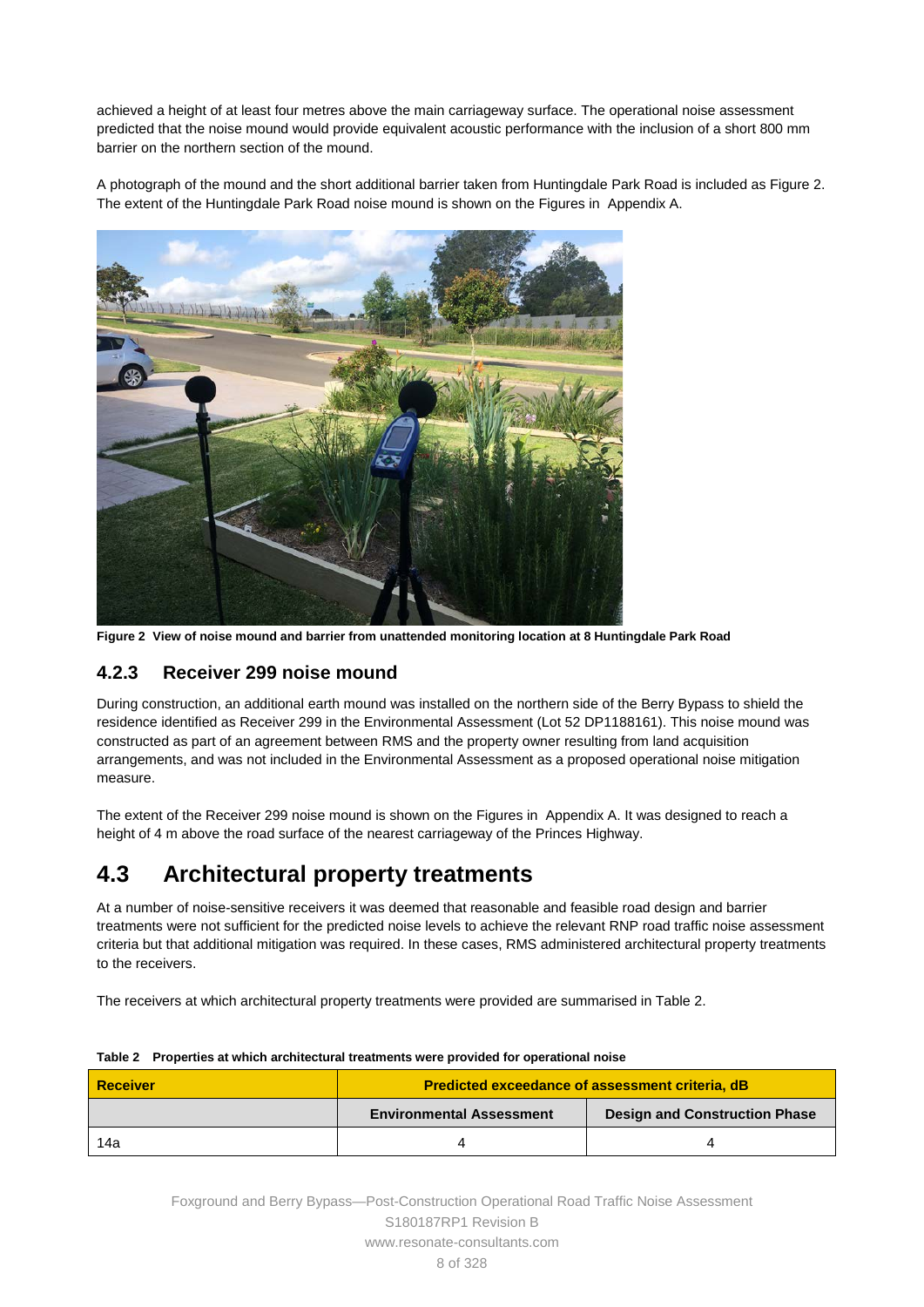| <b>Receiver</b>       | Predicted exceedance of assessment criteria, dB |                                      |  |  |  |
|-----------------------|-------------------------------------------------|--------------------------------------|--|--|--|
|                       | <b>Environmental Assessment</b>                 | <b>Design and Construction Phase</b> |  |  |  |
| 17a                   | $\sqrt{3}$                                      | $\mathbf 0$                          |  |  |  |
| 22a                   | $\boldsymbol{9}$                                | $\, 8$                               |  |  |  |
| 23                    | $\mathfrak{S}$                                  | $\boldsymbol{2}$                     |  |  |  |
| 25                    | $\boldsymbol{9}$                                | $\overline{7}$                       |  |  |  |
| 28                    | $\overline{4}$                                  | $\overline{4}$                       |  |  |  |
| 29                    | $\sqrt{3}$                                      | $\overline{\mathbf{4}}$              |  |  |  |
| 30                    | $\sqrt{2}$                                      | $\ensuremath{\mathsf{3}}$            |  |  |  |
| 33a                   | $\,$ 5 $\,$                                     | $\, 8$                               |  |  |  |
| 73                    | $\ensuremath{\mathsf{3}}$                       | $\ensuremath{\mathsf{3}}$            |  |  |  |
| 110                   | $\sqrt{2}$                                      | $\boldsymbol{2}$                     |  |  |  |
| 299                   | $\,6\,$                                         | $\mathbf 5$                          |  |  |  |
| 355                   | $\overline{c}$                                  | $\sqrt{3}$                           |  |  |  |
| 374                   | $\sqrt{3}$                                      | $\overline{\mathbf{4}}$              |  |  |  |
| 384                   | $\sqrt{3}$                                      | 4                                    |  |  |  |
| 386                   | $\overline{4}$                                  | $\overline{4}$                       |  |  |  |
| 439                   | $\overline{4}$                                  | $\overline{4}$                       |  |  |  |
| 445                   | $\ensuremath{\mathsf{3}}$                       | $\ensuremath{\mathsf{3}}$            |  |  |  |
| 451                   | $\overline{\mathbf{4}}$                         | $\overline{\mathbf{4}}$              |  |  |  |
| 603 (Southern Tie-In) | n/a                                             | $\mathbf 5$                          |  |  |  |
| 605 (Southern Tie-In) | n/a                                             | $\overline{\mathcal{I}}$             |  |  |  |

 not change as any small increase in noise levels was insufficient to necessitate additional treatments to the house. The properties for which treatments were required were originally identified in the Environmental Assessment (other than two properties identified as part of the Southern Tie-In Extension), with treatments specified on the basis of the predictions in the Environmental Assessment. Predicted noise levels changed to a small degree at some of these receivers during the Design and Construction phase but the nature of the at property treatments at those receivers did

 Additionally, we note that the predicted noise levels at Receiver 17a indicated that acoustic treatment was no longer required with the constructed design but we understand that architectural treatment was still provided.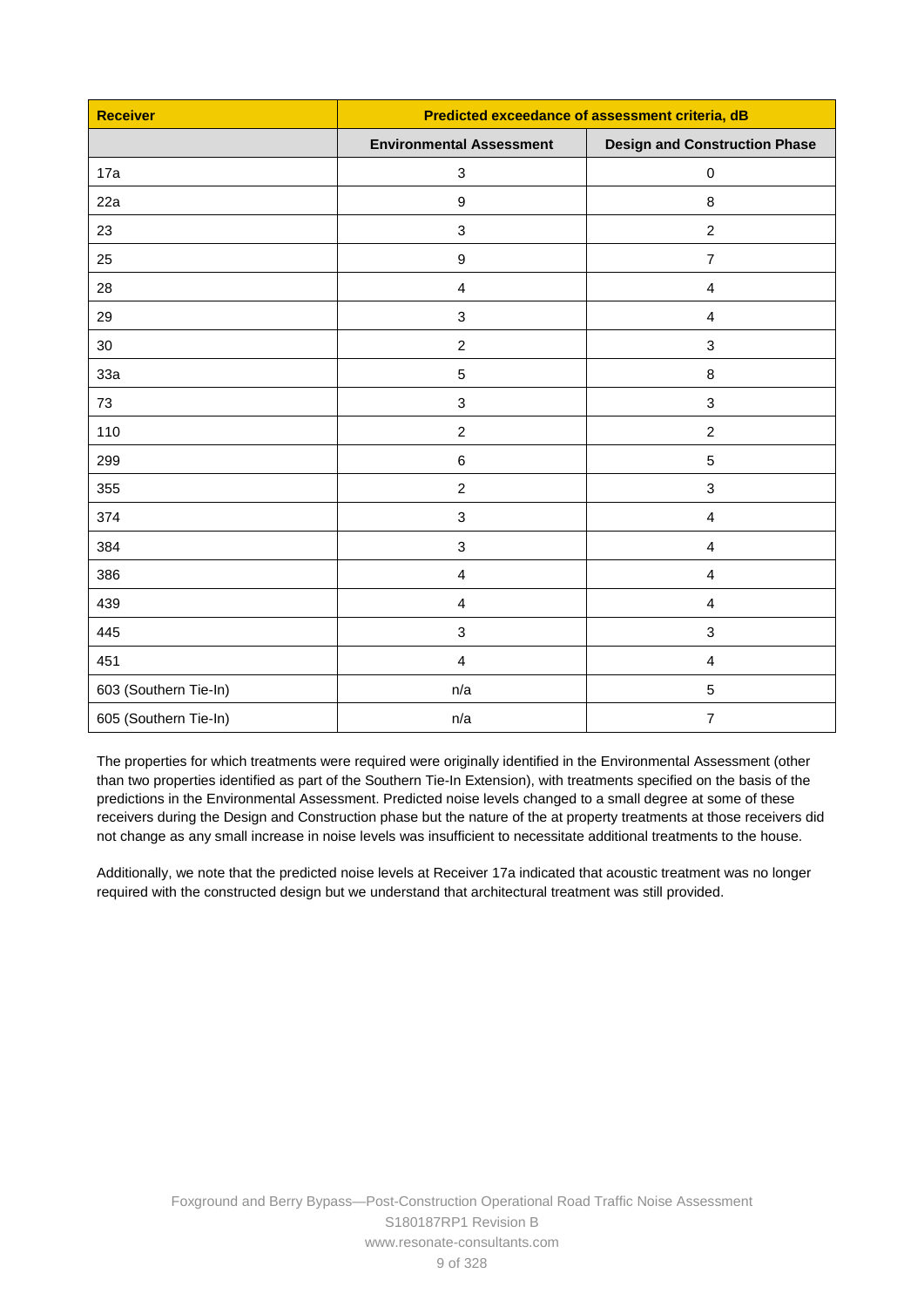# **5 Noise-sensitive land uses**

 industrial areas. Residences, businesses and other community facilities (such as churches and open spaces) are located along the Project alignment at varying distances from the existing highway and project alignment. The Project traverses an area that incorporates a mix of land uses including pastureland and agricultural properties, rural residential areas and the town of Berry with its associated urban residential, recreational, commercial and light

 the noise level experienced at residences in this area prior to the Project was relatively low except for the sensitive The rural areas to the north and south of Berry are dominated by pastureland and rural settlement patterns. Generally, receivers located in close proximity to the existing highway. In particular, residences located next to the existing highway between Toolijooa Road and Tindalls Lane were exposed to high traffic noise levels due to the braking and acceleration of vehicles on the steep grades and sharp bends that characterised this section of the Princes Highway prior to the Project.

Within Berry, the Princes Highway previously ran directly through town along Queen Street, with businesses and residences located along Queen Street experiencing a high level of traffic noise. However, residences and churches located along North Street experienced a lower noise environment and were largely unaffected by noise from the Princes Highway prior to the Project.

## **5.1 Noise Catchment Areas**

To categorise the different noise environments around the Project area, the Environmental Assessment categorised the area into six Noise Catchment Areas (NCAs). The NCAs were primarily used for the assessment of construction noise from the Project but provide a useful summary of the noise environment around the Project alignment.

[Table 3](#page-16-0) describes the NCAs.

| <b>NCA</b>       | <b>Description</b>                                                                                                                                                                                                                                                                                                                                                                                                                                       |
|------------------|----------------------------------------------------------------------------------------------------------------------------------------------------------------------------------------------------------------------------------------------------------------------------------------------------------------------------------------------------------------------------------------------------------------------------------------------------------|
| NCA <sub>1</sub> | Toolijooa Road to Broughton Creek crossing: isolated residences in a rural setting. Noise exposure<br>both prior to and following the Project depends on the proximity to the Princes Highway alignment.                                                                                                                                                                                                                                                 |
| NCA <sub>2</sub> | Broughton Creek to Tindalls Lane: isolated residences in a rural setting. Noise exposure both prior to<br>and following the Project depends on the proximity to the Princes Highway alignment.                                                                                                                                                                                                                                                           |
| NCA <sub>3</sub> | Tindalls Lane to northern entrance to Berry North interchange: isolated residences in a rural setting.<br>Noise exposure both prior to and following the Project depends on the proximity to the Princes<br>Highway alignment.                                                                                                                                                                                                                           |
| NCA <sub>4</sub> | Berry North Interchange and bridge across Woodhill Mountain Road and Connollys Creek: mixture of<br>isolate rural residences and more closely spaced residences along Queen Street approaching Berry.                                                                                                                                                                                                                                                    |
| NCA <sub>5</sub> | Berry township from Woodhill Mountain Road to the Berry South interchange: detached dwellings in<br>residential area of Berry as well as aged care facilities, Churches and commercial land uses. Noise<br>exposure prior to Project was low for residences on North Street but high for those on Queen Street.                                                                                                                                          |
| NCA <sub>6</sub> | Southern part of Berry township and section of Princes Highway south of Berry. The area includes<br>residential areas along Huntingdale Park Road, with more isolated rural residences to the south of<br>Berry. It also includes Mark Radium Park just south of the Berry South interchange. Generally, noise<br>exposure in this area was relatively high prior to the Project which will did not result in significant<br>realignment of the Highway. |

<span id="page-16-0"></span>**Table 3 Noise Catchment Areas** 

 10 of 328 Foxground and Berry Bypass—Post-Construction Operational Road Traffic Noise Assessment S180187RP1 Revision B www.resonate-consultants.com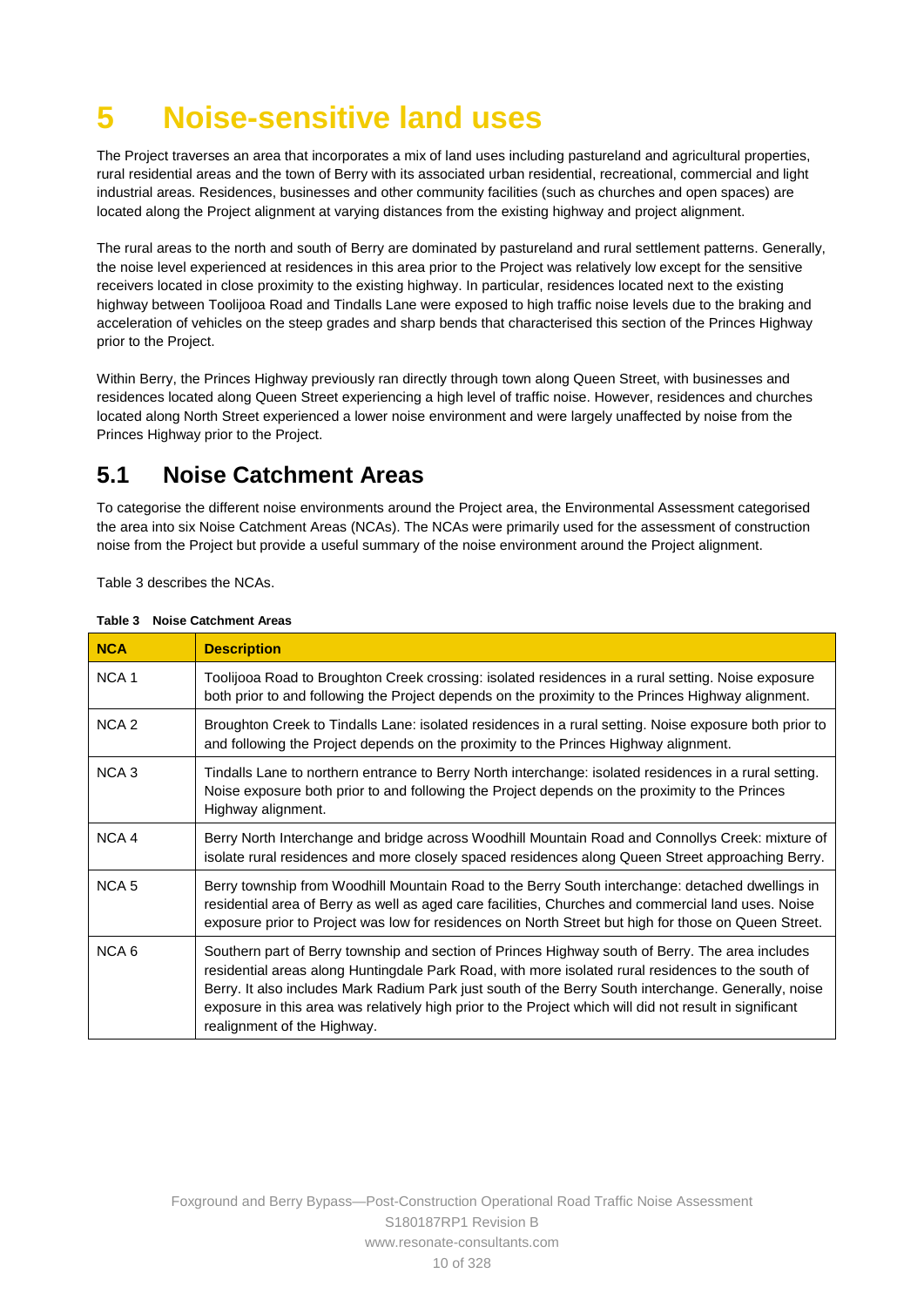## **5.2 Noise-sensitive receivers**

The Environmental Assessment and Design and Construction operational noise assessments considered the road traffic noise impact of the Project at 591 individual noise-sensitive receivers, including residential uses, aged care uses and two Churches. These receivers are identified in Appendix A and Appendix B of this report alongside the originally predicted 'No Build' (without the Project) and 'Build' (with the Project) road traffic noise levels.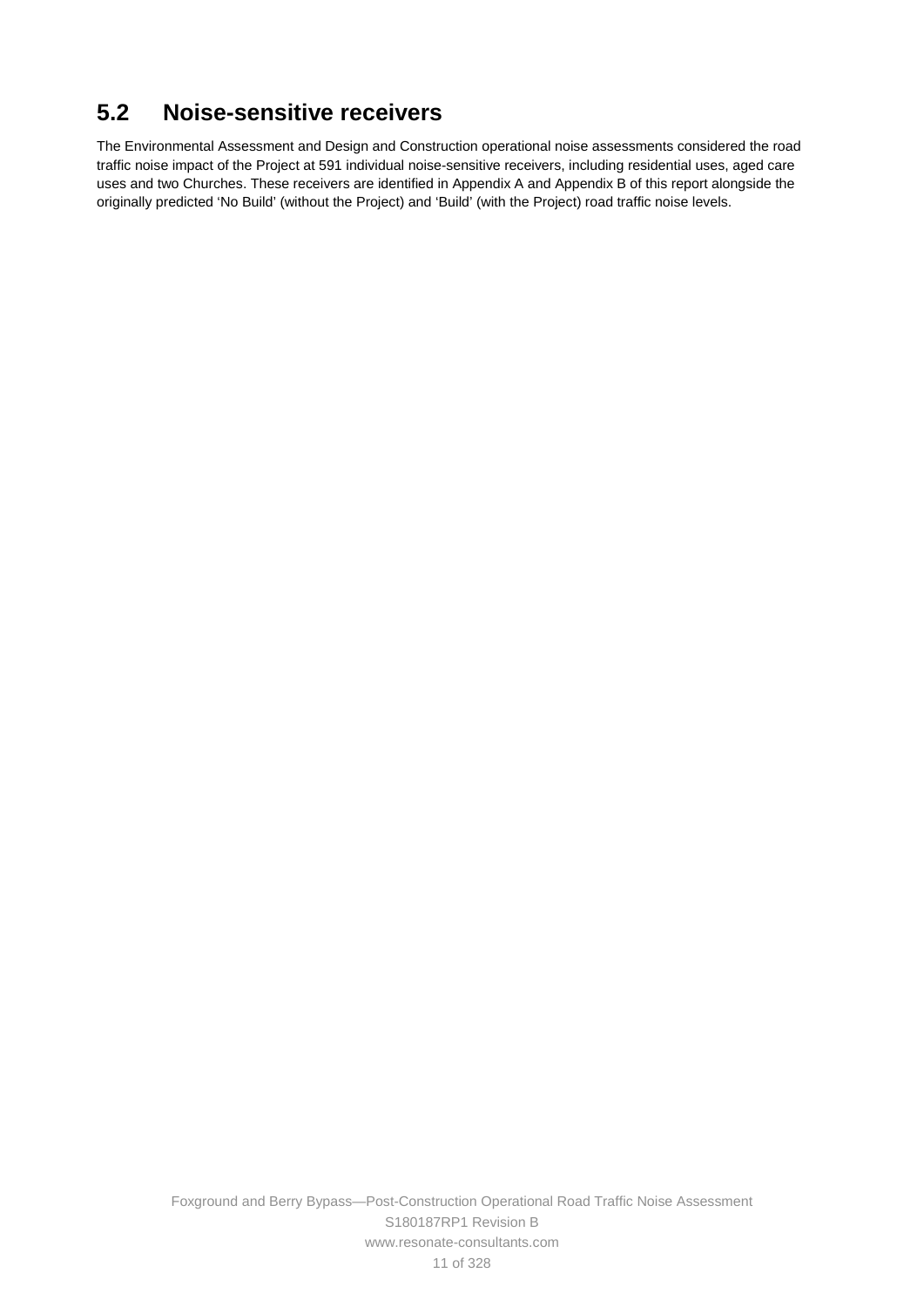# <span id="page-18-0"></span>**6 Operational noise monitoring methodology**

### **6.1 Unattended noise monitoring**

Unattended road traffic noise monitoring was conducted by Resonate across 18 locations over the project alignment between the dates of Wednesday, 14 March 2018 and Tuesday, 10 April 2018.

#### **6.1.1 Instrumentation**

 after the logging period and no significant calibration drift was observed. Each sound level meter unit holds current All instrumentation used for the purposes of this assessment are classified as Class 1 and Class 2 measurement devices, as described in Australian Standard AS IEC 61672.1—2004. Acoustic calibration was conducted before and calibration certification.

#### **6.1.2 Weather conditions**

 It is a requirement of the RNP that noise logging data that correlates with periods of bad weather be excluded from the results prior to the calculation of overall L<sub>eq</sub> values.

#### **6.1.3 Monitoring locations**

The location of and justification for the post-construction noise monitoring and justifications are provided in [Table 4](#page-19-0)  below. These locations are shown in map form in Appendix A.

#### **6.1.4 Results**

[Table 4](#page-19-0) provides a summary of monitoring locations, equipment used, date period for each location and the overall measured LAeq(period) values. It is noted that the Easter long weekend fell within the unattended noise monitoring period. Data from 12 am on Friday, 30 March 2018 and 12 am on Tuesday, 3 April 2018 has been excluded from the calculation of the overall measured noise levels.

been excluded from the calculation of  $L_{Aeq(15\text{-}hour)}$  and  $L_{Aeq(9\text{-}hour)}$  where they were considered to be controlled by other Additionally, the results presented in [Table 1](#page-11-0) exclude, where possible, measured noise levels during periods where the results were not considered to be controlled by road traffic noise. Generally, noise levels controlled by steady road traffic will have an  $L_{A10}$  level 3 dB above the  $L_{Aeq}$  level for that period, and periods where this has not occurred have sources.

Typically, this includes:

- periods in the early morning or night time period controlled by bird and/or insect noise
- short-term periods where high levels were observed likely to be a result of local activity around the monitoring location such as lawn-mowing or, in the cases of the Churches, car park movements or the like.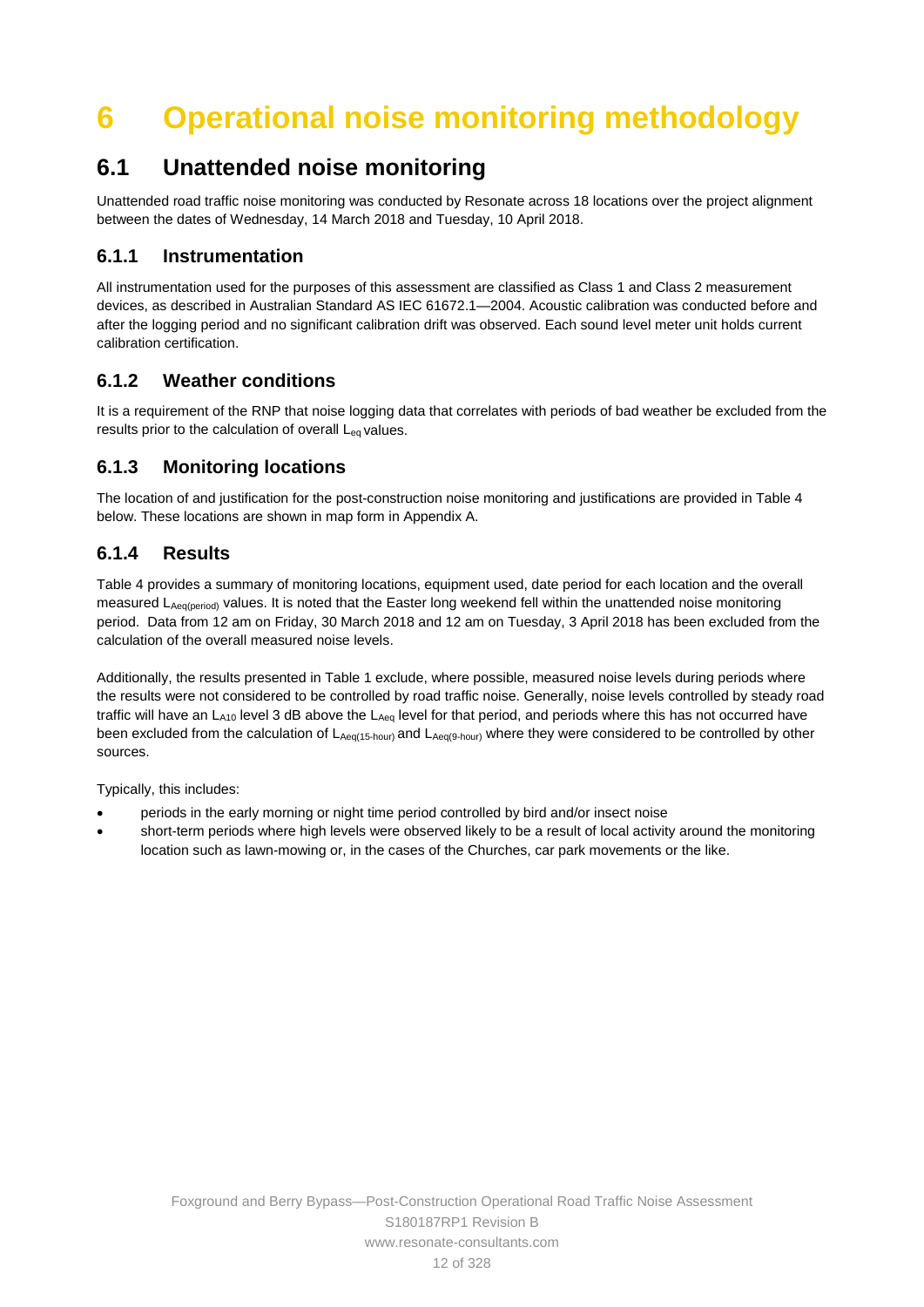#### **Table 4 Noise monitoring results summary**

<span id="page-19-0"></span>

| ID             | <b>Location</b>                                     | Type/SN (1)             | Type/SN (2)             | <b>Date period</b><br><b>Measured road traffic</b><br>(LAeg period) |                       |                        |                       | <b>Measured road traffic</b><br>(worst 1-hour period) |
|----------------|-----------------------------------------------------|-------------------------|-------------------------|---------------------------------------------------------------------|-----------------------|------------------------|-----------------------|-------------------------------------------------------|
|                |                                                     |                         |                         |                                                                     | Day,<br>LAeg(15-hour) | Night,<br>LAeq(9-hour) | Day, LAeg(1-<br>hour) | Night,<br>$L_{Aeq(1-hour)}$                           |
| U1             | A371 Princes Hwy, Broughton Village                 | <b>NL-42</b><br>184111  |                         | Wednesday, 14 March 2018<br>Wednesday, 28 March 2018                | 60                    | 56                     | 64                    | 62                                                    |
| U <sub>2</sub> | 76 Woodhill Mountain Rd, Berry                      | EL-215<br>194638        | <b>NL-42</b><br>873125  | Monday, 19 March 2018<br>Tuesday, 10 April 2018                     | 55                    | 53                     | 64                    | 63                                                    |
| U <sub>3</sub> | 468 Donovan Rd, Broughton Village                   | <b>NL-42</b><br>1060941 |                         | Monday, 19 March 2018<br>Tuesday, 10 April 2018                     | 57                    | 56                     | 64                    | 63                                                    |
| U <sub>4</sub> | 77 Albert St St, Berry (Berry Uniting Church)       | <b>NL-42</b><br>184109  |                         | Wednesday, 14 March 2018<br>Wednesday, 28 March 2018                | 52                    | 52                     | 58                    | 57                                                    |
| U <sub>5</sub> | 80 North St, Berry (St Patricks Catholic<br>Church) | <b>NL-42</b><br>1173756 |                         | Thursday, 15 March 2018<br>Wednesday, 28 March 2018                 | 53                    | 51                     | 62                    | 56                                                    |
| U <sub>6</sub> | 46 Princes Hwy, Broughton Village                   | <b>NL-42</b><br>521656  |                         | Friday, 16 March 2018<br>Tuesday, 10 April 2018                     | 52                    | 52                     | 66                    | 58                                                    |
| U7             | 40 Austral Park Rd, Berry                           | <b>NL-42</b><br>184110  |                         | Wednesday, 14 March 2018<br>Wednesday, 28 March 2018                | 54                    | 51                     | 69                    | 59                                                    |
| U8             | 185A Princes Hwy, Berry                             | <b>NL-42</b><br>221356  |                         | Thursday, 15 March 2018<br>Tuesday, 10 April 2018                   | 59                    | 57                     | 64                    | 63                                                    |
| <b>U9</b>      | 140A Princes Hwy, Berry                             | EL-215<br>194525        | <b>NL-42</b><br>184109  | Thursday, 15 March 2018<br>Tuesday, 10 April 2018                   | 52                    | 50                     | 66                    | 58                                                    |
| U10            | 117 North St, Berry                                 | <b>NL-42</b><br>873125  |                         | Thursday, 15 March 2018<br>Wednesday, 28 March 2018                 | 54                    | 53                     | 66                    | 57                                                    |
| U11            | 130 North St, Berry                                 | EL-215<br>194535        | <b>NL-42</b><br>1173759 | Friday, 16 March 2018<br>Tuesday, 10 April 2018                     | 53                    | 49                     | 59                    | 59                                                    |

Foxground and Berry Bypass—Post-Construction Operational Road Traffic Noise Assessment

S180187RP1 Revision B www.resonate-consultants.com

13 of 328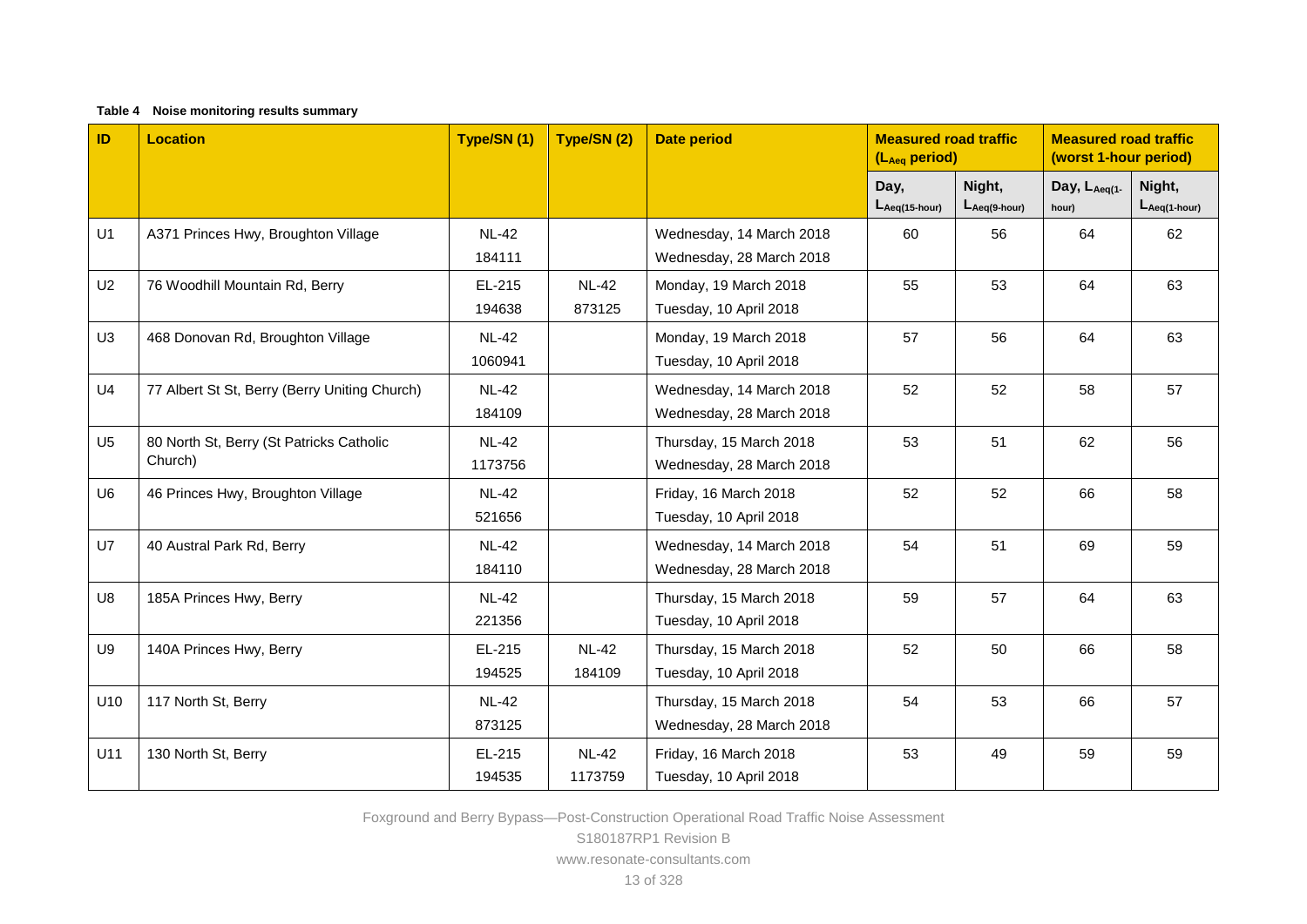| ID   | <b>Location</b>              | Type/SN (1)             | Type/SN (2) | <b>Date period</b><br><b>Measured road traffic</b><br><b>Measured road traffic</b><br>(worst 1-hour period)<br>(LAeq period) |                            |                             |                            |                             |
|------|------------------------------|-------------------------|-------------|------------------------------------------------------------------------------------------------------------------------------|----------------------------|-----------------------------|----------------------------|-----------------------------|
|      |                              |                         |             |                                                                                                                              | Day,<br>$L_{Aeq(15-hour)}$ | Night,<br>$L_{Aeq(9-hour)}$ | Day, $L_{Aeq(1)}$<br>hour) | Night,<br>$L_{Aeq(1-hour)}$ |
| U12  | Mark Radium Park             | <b>NL-42</b><br>1173760 |             | Friday, 16 March 2018<br>Tuesday, 10 April 2018                                                                              | 61                         | 55                          | 67                         | 59                          |
| U13  | 8 Huntingdale Park Rd, Berry | <b>NL-42</b><br>973279  |             | Wednesday, 14 March 2018<br>Tuesday, 10 April 2018                                                                           | 58                         | 54                          | 64                         | 63                          |
| U14a | Pepper Farm Dr, Berry        | <b>NL-42</b><br>1173756 |             | Wednesday, 28 March 2018<br>Thursday, 29 March 2018                                                                          | 53                         | 51                          | 57                         | 58                          |
| U14b | 60 Little Corella Ct, Berry  | <b>NL-42</b><br>1173759 |             | Friday, 16 March 2018<br>Wednesday, 28 March 2018                                                                            | 54                         | 52                          | 60                         | 56                          |
| U15  | 5 Mullers Ln, Berry          | EL-315<br>15-203-506    |             | Thursday, 15 March 2018<br>Monday, 26 March 2018                                                                             | 59                         | 57                          | 66                         | 62                          |
| U16  | 43 Queen St, Berry           | EL-315<br>15-203-504    |             | Thursday, 15 March 2018<br>Tuesday, 27 March 2018                                                                            | 63                         | 59                          | 70                         | 64                          |
| U17  | 90 North St, Berry           | <b>NL-42</b><br>184110  |             | Wednesday, 28 March 2018<br>Tuesday, 10 April 2018                                                                           | 53                         | 51                          | 60                         | 58                          |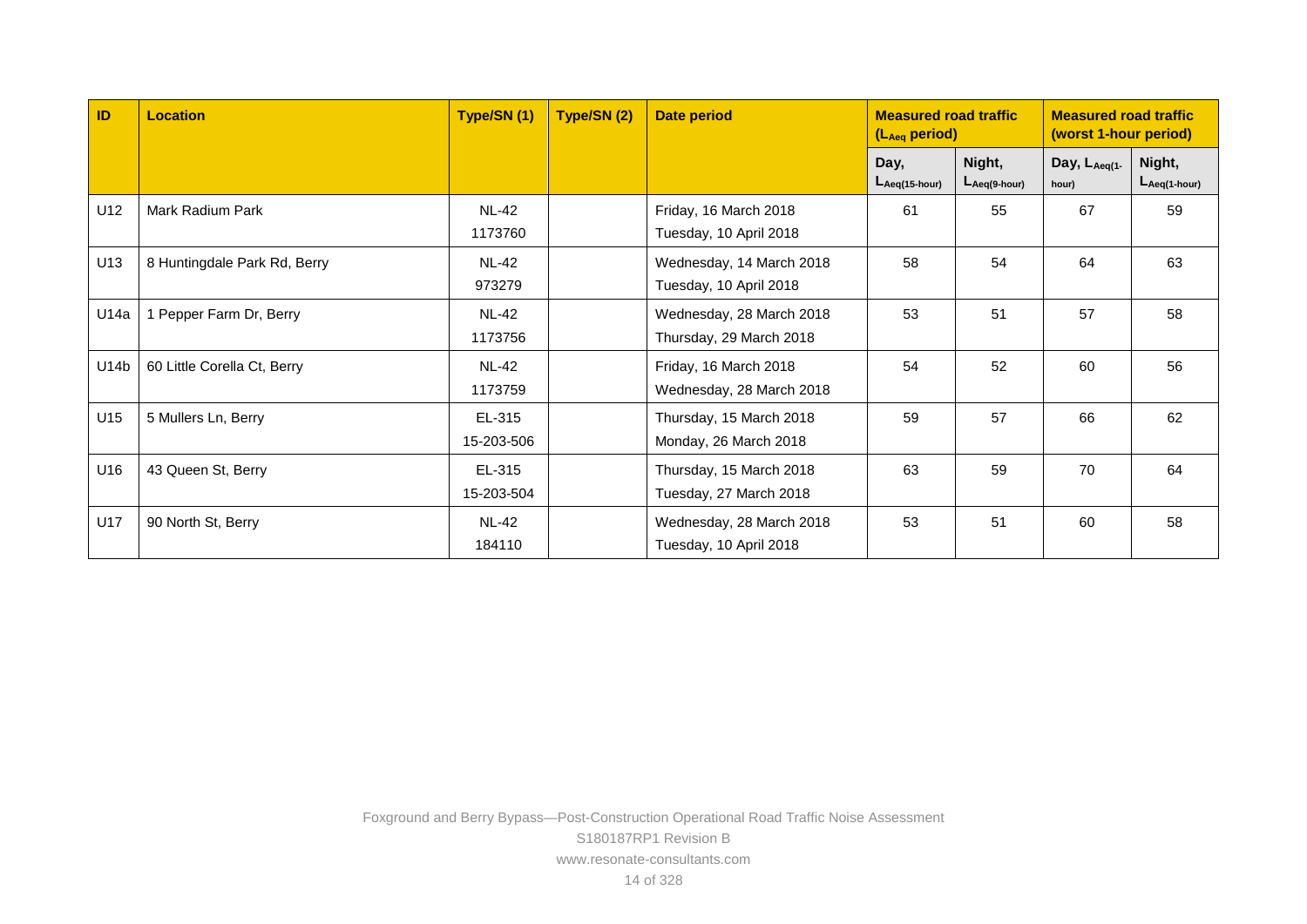## **6.2 Operator-attended noise measurements**

 various additional locations along the project alignment. The purpose of these noise measurements was to verify road Operator -attended noise measurements were conducted simultaneously with unattended noise logging, as well as at traffic noise contribution captured in the unattended noise logging surveys.

Locations for these attended measurements were selected based on unattended noise logger locations as well as feedback from RMS. Some two-storey measurement were also conducted to investigate differences between ground floor and first storey road traffic noise levels.

 A summary of the measured values for each attended measurement is provided in [Table 5](#page-22-0) below. See Appendix D for aerial-view graphical presentation of measurement locations and Appendix E for a detailed summary and observational notes taken for each attended measurement.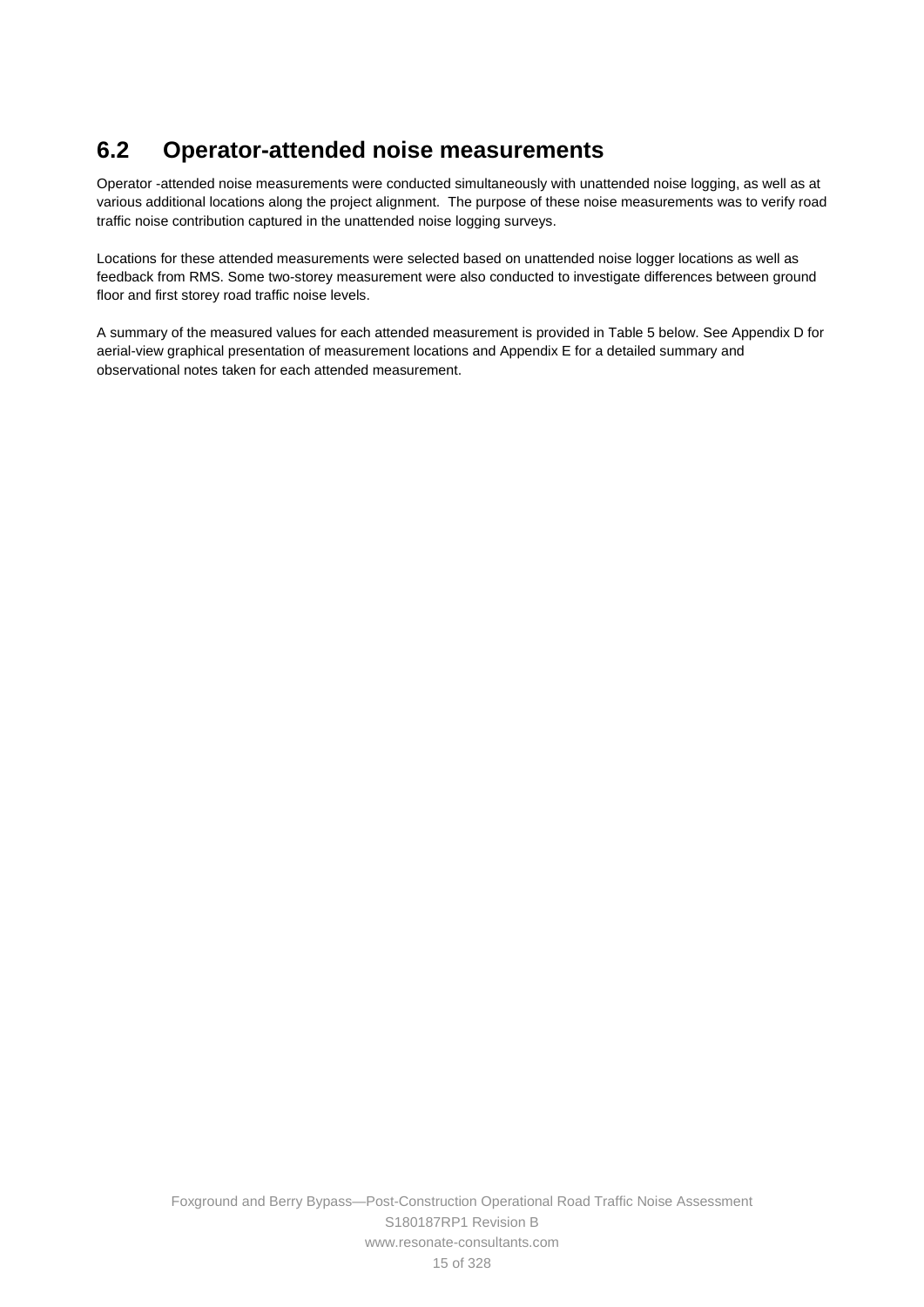#### **Table 5 Operator-attended noise measurements results summary**

<span id="page-22-0"></span>

| ID             | <b>Location</b>                                                         | <b>Time</b> | Ground floor (1.5 m) |           | First floor (3.6 m) |                          |                          |                          |
|----------------|-------------------------------------------------------------------------|-------------|----------------------|-----------|---------------------|--------------------------|--------------------------|--------------------------|
|                |                                                                         |             | $L_{AFmax}$          | $L_{Aeq}$ | $L_{A90}$           | $L_{AFmax}$              | $L_{Aeq}$                | $L_{A90}$                |
| A1             | A371 Princes Hwy, Broughton Village                                     | 15:53       | 75                   | 62        | 56                  | $\sim$                   | $\blacksquare$           | $\overline{\phantom{a}}$ |
| A2             | 76 Woodhill Mountain Rd, Berry                                          | 10:28       | 74                   | 55        | 46                  | $\sim$                   | $\blacksquare$           | $\blacksquare$           |
| A3             | 468 Donovan Rd, Broughton Village                                       | 16:43       | 77                   | 62        | 56                  | $\sim$                   | $\sim$                   |                          |
| A4(i)          | 77 Albert St St, Berry (Berry Uniting Church) (external measurement)    | 14:24       | 70                   | 45        | 41                  | $\blacksquare$           | $\overline{\phantom{a}}$ | $\blacksquare$           |
| A4(ii)         | 77 Albert St St, Berry (Berry Uniting Church) (internal measurement)    | 14:24       | 47                   | 30        | 26                  | $\blacksquare$           | $\sim$                   | $\blacksquare$           |
| A5(i)          | 80 North St, Berry (St Patricks Catholic Church) (external measurement) | 15:34       | 69                   | 50        | 46                  | $\blacksquare$           | $\blacksquare$           | $\blacksquare$           |
| A5(ii)         | 80 North St, Berry (St Patricks Catholic Church) (internal measurement) | 15:34       | 49                   | 32        | 28                  | $\blacksquare$           |                          |                          |
| A <sub>6</sub> | 46 Princes Hwy, Broughton Village                                       | 10:32       | 70                   | 52        | 44                  | $\blacksquare$           | $\blacksquare$           | $\blacksquare$           |
| A7             | 40 Austral Park Rd, Berry                                               | 16:39       | 74                   | 53        | 49                  | $\blacksquare$           | $\blacksquare$           |                          |
| A8             | 185A Princes Hwy, Berry                                                 | 09:55       | 68                   | 57        | 49                  | $\overline{\phantom{a}}$ | $\blacksquare$           | $\blacksquare$           |
| A9             | 140A Princes Hwy, Berry                                                 | 11:06       | 63                   | 47        | 42                  | $\overline{\phantom{a}}$ |                          |                          |
| A10            | 117 North St, Berry                                                     | 11:04       | 58                   | 51        | 41                  | $\sim$                   | $\blacksquare$           | $\blacksquare$           |
| A11            | 130 North St, Berry                                                     | 11:58       | 67                   | 49        | 42                  | $\blacksquare$           | $\blacksquare$           | $\blacksquare$           |
| A12a           | Mark Radium Park                                                        | 13:30       | 72                   | 60        | 53                  | $\blacksquare$           | $\blacksquare$           | $\blacksquare$           |
| A12b           | 9 Windsor Dr, Berry                                                     | 11:53       | 68                   | 58        | 52                  | $\overline{\phantom{a}}$ |                          |                          |
| A13            | 8 Huntingdale Park Rd, Berry                                            | 16:22       | 75                   | 59        | 54                  | $\blacksquare$           | $\blacksquare$           |                          |
| A14a(i)        | 1 Pepper Farm Dr, Berry                                                 | 16:20       | 65                   | 51        | 47                  | $\blacksquare$           | $\sim$                   | $\blacksquare$           |
| A14a(ii)       | 3 Little Corella Ct, Berry                                              | 16:20       | 65                   | 46        | 41                  | $\blacksquare$           | $\blacksquare$           |                          |
| A14a(iii)      | 10 Little Corella Ct, Berry                                             | 16:20       | 66                   | 48        | 40                  | $\blacksquare$           |                          | $\overline{\phantom{a}}$ |
| A14b(i)        | 60 Little Corella Ct, Berry                                             | 17:05       | 71                   | 52        | 47                  | $\blacksquare$           | $\overline{\phantom{a}}$ |                          |
| A14b(ii)       | 48 Little Corella Ct, Berry                                             | 17:05       | 58                   | 46        | 42                  |                          |                          |                          |

Foxground and Berry Bypass—Post-Construction Operational Road Traffic Noise Assessment

S180187RP1 Revision B www.resonate-consultants.com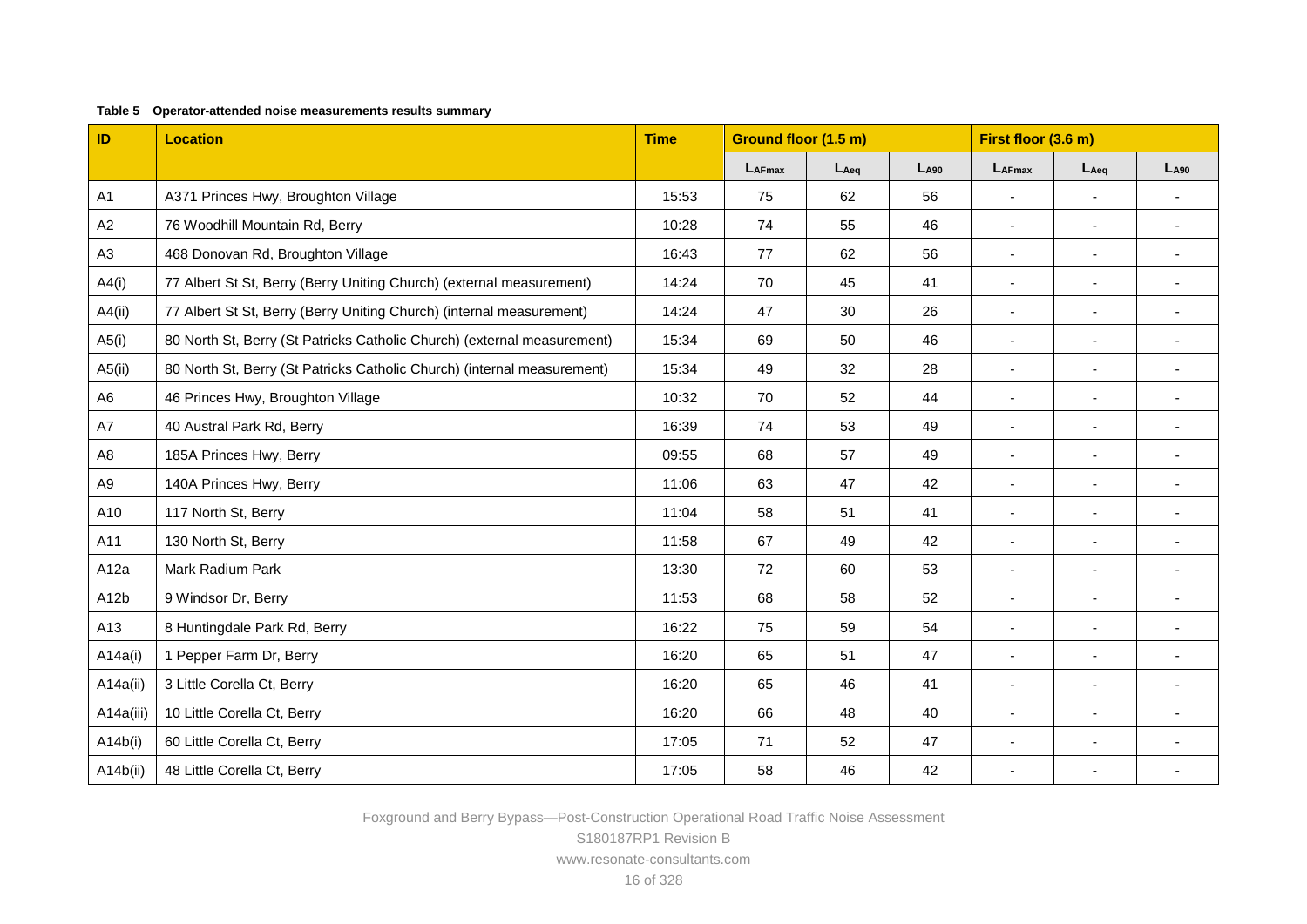| ID                | <b>Location</b>                                          | <b>Time</b> | Ground floor (1.5 m) |           |           | First floor (3.6 m)          |                          |                          |  |
|-------------------|----------------------------------------------------------|-------------|----------------------|-----------|-----------|------------------------------|--------------------------|--------------------------|--|
|                   |                                                          |             | $L_{AFmax}$          | $L_{Aeq}$ | $L_{A90}$ | $L_{AFmax}$                  | $L_{Aeq}$                | $L_{A90}$                |  |
| A14b(iii)         | 27 Little Corella Ct, Berry                              | 17:05       | 78                   | 41        | 36        | $\blacksquare$               | $\sim$                   | $\sim$                   |  |
| A15a              | 5 Mullers Ln, Berry                                      | 09:37       | 64                   | 55        | 48        | $\overline{\phantom{a}}$     | $\overline{\phantom{a}}$ |                          |  |
| A <sub>15</sub> b | 5 Mullers Ln, Berry                                      | 09:55       | 79                   | 58        | 50        | ٠                            | $\overline{\phantom{a}}$ |                          |  |
| A16               | 43 Queen St, Berry                                       | 09:52       | 76                   | 63        | 46        | $\blacksquare$               | $\overline{\phantom{a}}$ |                          |  |
| A17               | 90 North St, Berry                                       | 15:30       | 75                   | 55        | 49        | $\blacksquare$               | $\overline{\phantom{a}}$ |                          |  |
| A18               | 1 Brangus CI, Berry                                      | 14:08       | 70                   | 52        | 45        | $\qquad \qquad \blacksquare$ | $\overline{\phantom{a}}$ |                          |  |
| A19               | 1 Lincoln CI, Berry                                      |             | 79                   | 59        | 46        | ٠                            | $\blacksquare$           |                          |  |
| A20               | 1 Host PI, Berry (two storey measurement)                |             | 62                   | 51        | 47        | 63                           | 55                       | 51                       |  |
| A21               | 14 Ford St, Berry (two storey measurement)               | 16:36       | 66                   | 52        | 47        | 65                           | 53                       | 49                       |  |
| A22               | North St, Berry (near Rawlings Ln)                       | 14:08       | 71                   | 59        | 52        | $\sim$                       | $\overline{\phantom{a}}$ | $\overline{\phantom{a}}$ |  |
| A23               | 1 Queen St, Berry (opposite side adjacent to roundabout) | 14:09       | 78                   | 61        | 52        | $\blacksquare$               | $\overline{\phantom{a}}$ |                          |  |
| A24               | 17 George St, Berry                                      | 16:13       | 72                   | 56        | 50        | $\sim$                       | $\overline{\phantom{a}}$ |                          |  |
| A25               | 102 North St, Berry                                      | 15:43       | 72                   | 56        | 51        | ٠                            | $\overline{\phantom{a}}$ |                          |  |
| A26               | 1 Pulman St, Berry                                       | 16:48       | 82                   | 63        | 48        | $\blacksquare$               | $\blacksquare$           |                          |  |
| A27               | 9 Schofields Ln, Berry                                   |             | 76                   | 66        | 60        | ٠                            | $\blacksquare$           |                          |  |
| A28               | 10 Windsor Dr, Berry (two storey measurement)            | 15:34       | 76                   | 56        | 45        | 76                           | 57                       | 48                       |  |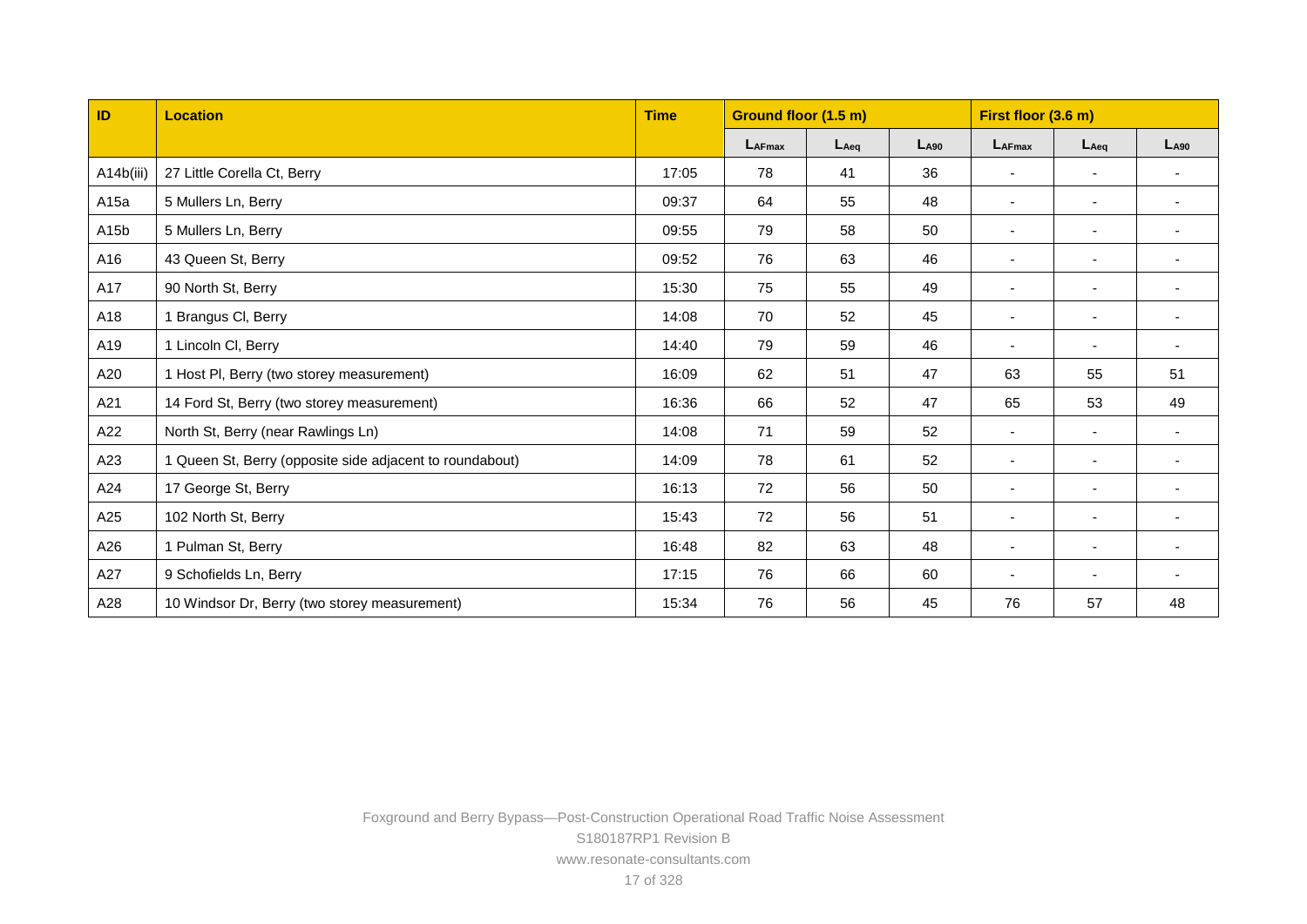# **7 Traffic counting**

## **7.1 Dates and locations**

Traffic counting was conducted by Matrix Traffic and Transport Data at the 17 locations summarised in [Table 6.](#page-24-0) The locations are shown on the aerial photographs included in Appendix A. Valid data was gathered at each location for the period from Sunday 25 March to Saturday 7 April 2018.

| <b>Reference</b> | <b>Description of location</b>                                       |
|------------------|----------------------------------------------------------------------|
| T1               | Princes Highway, south of Berry - northbound and southbound counters |
| T <sub>2</sub>   | Berry Bypass - northbound and southbound counters                    |
| T3               | Princes Highway, north of Berry - northbound and southbound counters |
| T4               | Berry South Interchange - southbound on ramp                         |
| T <sub>5</sub>   | Berry South Interchange - southbound off ramp                        |
| T6               | Berry South Interchange - northbound on ramp                         |
| T7               | Berry South Interchange - northbound off ramp                        |
| T <sub>8</sub>   | Berry North Interchange - northbound on ramp                         |
| T <sub>9</sub>   | Berry North Interchange - southbound off ramp                        |
| T <sub>10</sub>  | Huntingdale Park Road - northbound and southbound counters           |
| T <sub>11</sub>  | Queen Street – northbound and southbound counters                    |
| T <sub>12</sub>  | Tindalls Lane Interchange - southbound ramp                          |
| T <sub>13</sub>  | Tindalls Lane Interchange - northbound ramp                          |
| T <sub>14</sub>  | Austral Park Road Interchange – southbound on ramp                   |
| T <sub>15</sub>  | Austral Park Road Interchange - northbound off ramp                  |
| T <sub>16</sub>  | Donovans Road Interchange - northbound on ramp                       |
| T <sub>17</sub>  | Toolijooa Road Interchange - southbound off ramp                     |

#### <span id="page-24-0"></span>**Table 6 Traffic count locations**

The traffic counters were pneumatic road tubes that provided separation of the captured movements into the 12 vehicle classes defined by AustRoads as well as a measure of the speed of each vehicle pass-by.

## **7.2 Measured traffic volumes**

[Table 7](#page-25-0) summarises the measured traffic volumes at each of the locations across the monitoring period, as well as the measured average vehicle speeds.

 presented for each week excluding the Easter public holidays as these days have the potential to result in higher As the traffic counting occurred over the Easter long weekend (30 March to 2 April), corrected daily averages are traffic volumes in Berry township than is normal for the remainder of the year. These corrected daily averages are calculated from 25 to 29 March (Week 1) and 3 to 7 April (Week 2).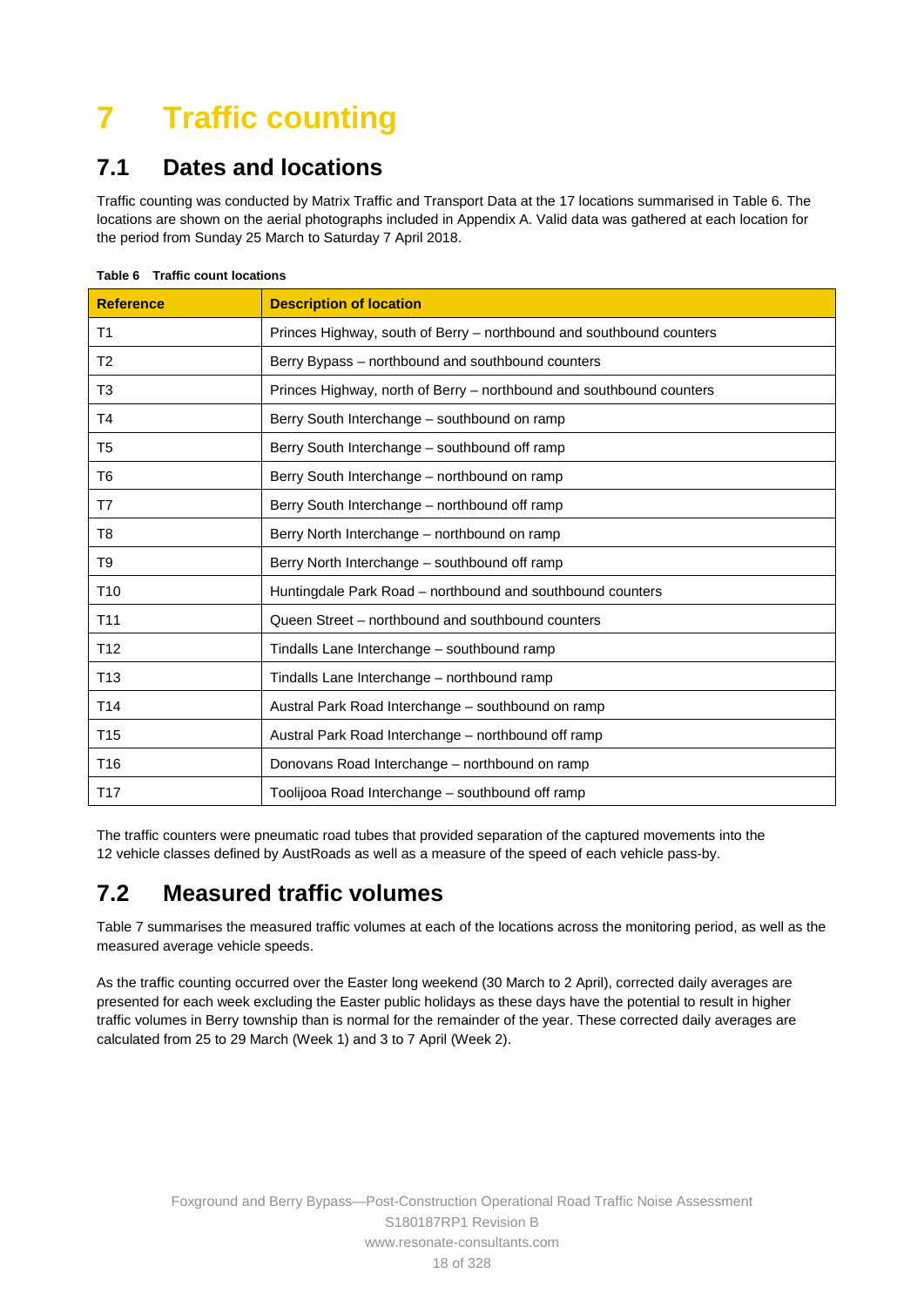#### **Table 7 Measured traffic volumes**

<span id="page-25-0"></span>

| <b>Road</b>                   | <b>Direction</b> |                 | Daily average: Week 1, 25 - 29 March |                    |                 |                      |                    | Daily average: Week 2, 3 - 7 April |                    |                    |                      |                  |                    |
|-------------------------------|------------------|-----------------|--------------------------------------|--------------------|-----------------|----------------------|--------------------|------------------------------------|--------------------|--------------------|----------------------|------------------|--------------------|
|                               |                  |                 | Day, 7 am to 10 pm                   |                    |                 | Night, 10 pm to 7 am |                    |                                    | Day, 7 am to 10 pm |                    | Night, 10 pm to 7 am |                  |                    |
|                               |                  | $\text{Cars}^1$ | CVs <sup>2</sup>                     | Speed <sup>3</sup> | $\text{Cars}^1$ | CVs <sup>2</sup>     | Speed <sup>3</sup> | $\text{Cars}^1$                    | CVs <sup>2</sup>   | Speed <sup>3</sup> | $\text{Cars}^1$      | CVs <sup>2</sup> | Speed <sup>3</sup> |
| T1: Princes Highway,          | NB               | 8360            | 979                                  | 95                 | 894             | 213                  | 96                 | 8785                               | 1122               | 96                 | 609                  | 151              | 97                 |
| south of Berry                | <b>SB</b>        | 8414            | 2075                                 | 100                | 992             | 386                  | 103                | 7739                               | 2150               | 103                | 590                  | 240              | 104                |
| T2: Berry Bypass              | <b>NB</b>        | 7556            | 1011                                 | 102                | 829             | 221                  | 102                | 7314                               | 1112               | 102                | 550                  | 109              | 103                |
|                               | <b>SB</b>        | 7892            | 1080                                 | 101                | 1004            | 256                  | 101                | 6898                               | 1076               | 101                | 565                  | 166              | 101                |
| T3: Princes Highway, north    | <b>NB</b>        | 7607            | 1066                                 | 102                | 784             | 236                  | 102                | 7970                               | 1225               | 102                | 566                  | 167              | 102                |
| of Berry                      | <b>SB</b>        | 8707            | 943                                  | 99                 | 1119            | 223                  | 99                 | 7997                               | 1014               | 99                 | 652                  | 160              | 99                 |
| T4: Berry Sth I/C On Ramp     | <b>SB</b>        | 2444            | 156                                  | 58                 | 164             | 20                   | 59                 | 2548                               | 164                | 58                 | 200                  | 22               | 59                 |
| T5: Berry Sth I/C Off Ramp    | <b>SB</b>        | 286             | 29                                   | 65                 | 29              | 5                    | 66                 | 302                                | 30                 | 65                 | 120                  | 13               | 63                 |
| T6: Berry Sth I/C On Ramp     | <b>NB</b>        | 381             | 21                                   | 61                 | 39              | 3                    | 59                 | 382                                | 26                 | 61                 | 15                   | $\overline{2}$   | 60                 |
| T7: Berry Sth I/C Off Ramp    | <b>NB</b>        | 2417            | 196                                  | 74                 | 176             | 27                   | 73                 | 2530                               | 212                | 75                 | 20                   | $\mathbf{1}$     | 74                 |
| T8: Berry Nth I/C On<br>Ramp  | NB               | 1439            | 105                                  | 58                 | 67              | 16                   | 62                 | 1310                               | 109                | 58                 | 52                   | 11               | 61                 |
| T9: Berry Nth I/C Off<br>Ramp | <b>SB</b>        | 1562            | 129                                  | 80                 | 88              | 20                   | 80                 | 1419                               | 133                | 81                 | 50                   | 10               | 81                 |
| T10: Huntingdale Park         | <b>NB</b>        | 347             | 54                                   | 45                 | 31              | $\mathbf{1}$         | 45                 | 379                                | 50                 | 46                 | 15                   | $\mathbf 0$      | 44                 |
| Road                          | <b>SB</b>        | 339             | 51                                   | 48                 | 35              | 8                    | 48                 | 385                                | 48                 | 48                 | 13                   | $\mathbf{1}$     | 47                 |
| T11: Queen Street             | EB.              | 2645            | 200                                  | 49                 | 163             | 23                   | 51                 | 2765                               | 220                | 48                 | 91                   | 11               | 52                 |
|                               | <b>WB</b>        | 2486            | 115                                  | 50                 | 131             | 20                   | 53                 | 2549                               | 121                | 50                 | 110                  | 11               | 53                 |
| T12: Tindalls I/C SB Ramp     | On               | 29              | 3                                    | 45                 | $\overline{2}$  | $\mathbf 0$          | 43                 | 37                                 | 5                  | 45                 | $\overline{2}$       | $\mathbf 0$      | 44                 |
|                               | Off              | 90              | 13                                   | 55                 | $\overline{7}$  | $\mathbf{1}$         | 57                 | 95                                 | 15                 | 54                 | $\overline{2}$       | $\mathbf{1}$     | 52                 |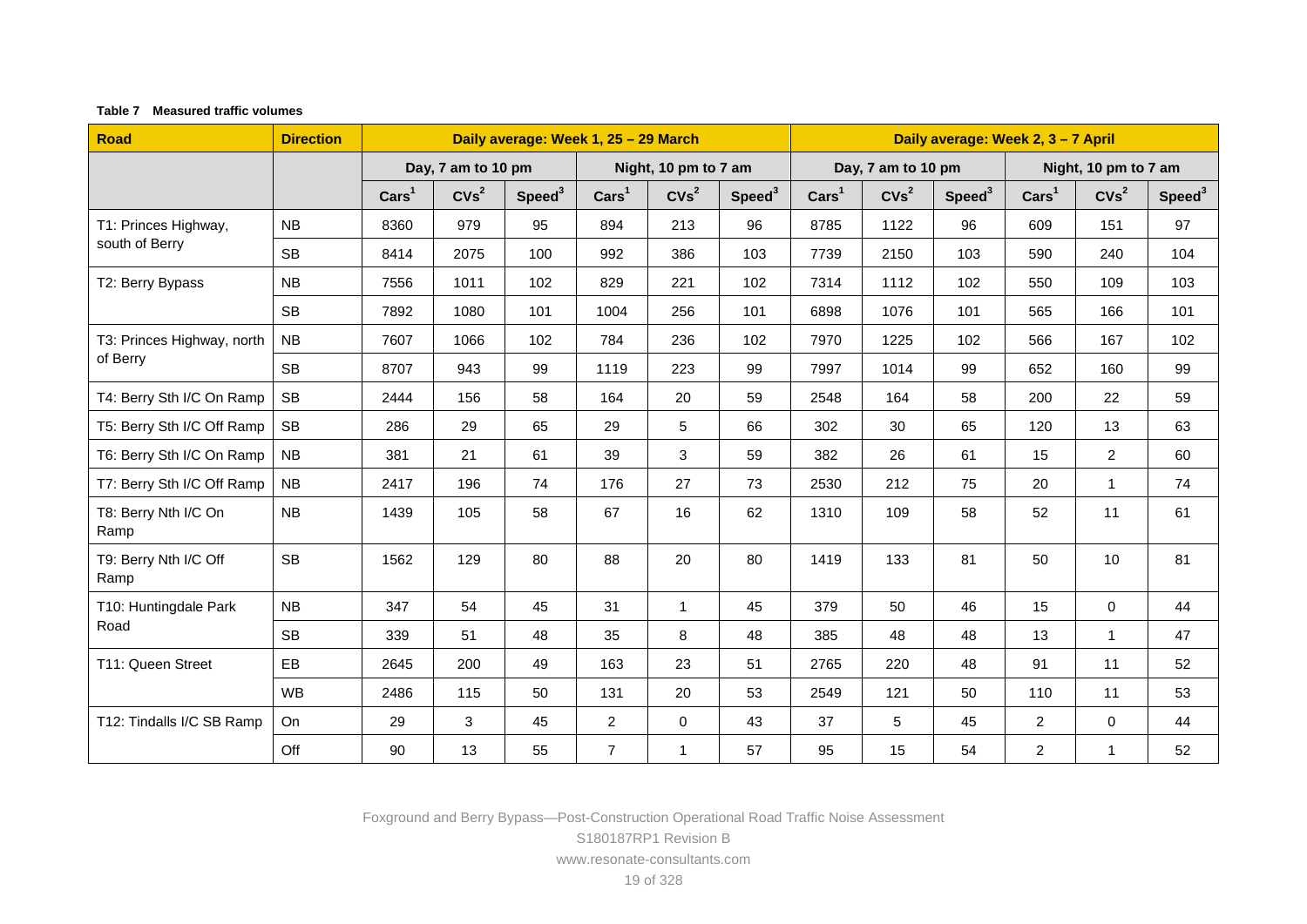| Road                                | <b>Direction</b> |                 | Daily average: Week 1, 25 - 29 March |                    |                 |                      |                    | Daily average: Week 2, 3 - 7 April |                    |                    |                 |                      |                    |
|-------------------------------------|------------------|-----------------|--------------------------------------|--------------------|-----------------|----------------------|--------------------|------------------------------------|--------------------|--------------------|-----------------|----------------------|--------------------|
|                                     |                  |                 | Day, 7 am to 10 pm                   |                    |                 | Night, 10 pm to 7 am |                    |                                    | Day, 7 am to 10 pm |                    |                 | Night, 10 pm to 7 am |                    |
|                                     |                  | $\text{Cars}^1$ | CVs <sup>2</sup>                     | Speed <sup>3</sup> | $\text{Cars}^1$ | CVs <sup>2</sup>     | Speed <sup>3</sup> | $\text{Cars}^1$                    | CVs <sup>2</sup>   | Speed <sup>3</sup> | $\text{Cars}^1$ | CVs <sup>2</sup>     | Speed <sup>3</sup> |
| T13: Tindalls I/C NB Ramp           | <b>On</b>        | 0               | 0                                    | n/a                | 0               | $\mathbf 0$          | n/a                | 0                                  | $\mathbf 0$        | n/a                | $\mathbf 0$     | 0                    | n/a                |
|                                     | Off              | 97              | 9                                    | 45                 | 5               | $\mathbf 0$          | 46                 | 101                                | 10                 | 45                 | 3               | 0                    | 45                 |
| T14: Austral Park I/C On<br>Ramp    | <b>SB</b>        | 158             | 23                                   | 84                 | 9               | 3                    | 78                 | 176                                | 21                 | 84                 | 3               | 0                    | 89                 |
| T15: Austral Park I/C Off<br>Ramp   | <b>NB</b>        | 155             | 23                                   | 81                 | 8               |                      | 82                 | 169                                | 22                 | 81                 | $\overline{7}$  | $\mathbf 0$          | 83                 |
| T16: Donovans Road I/C<br>On Ramp   | <b>NB</b>        | 340             | 48                                   | 75                 | 28              | 4                    | 75                 | 375                                | 47                 | 76                 | 20              | 2                    | 71                 |
| T17: Toolijooa Road I/C<br>Off Ramp | <b>SB</b>        | 359             | 48                                   | 82                 | 24              | 5                    | 78                 | 373                                | 43                 | 82                 | 19              | $\overline{c}$       | 81                 |

(1) Cars are considered to be Austroads vehicle classes 1 and 2.

(2) CVs are considered to be Austroads vehicle classes 3 to 12.

(3) Average vehicle speeds in km/h are presented in the table.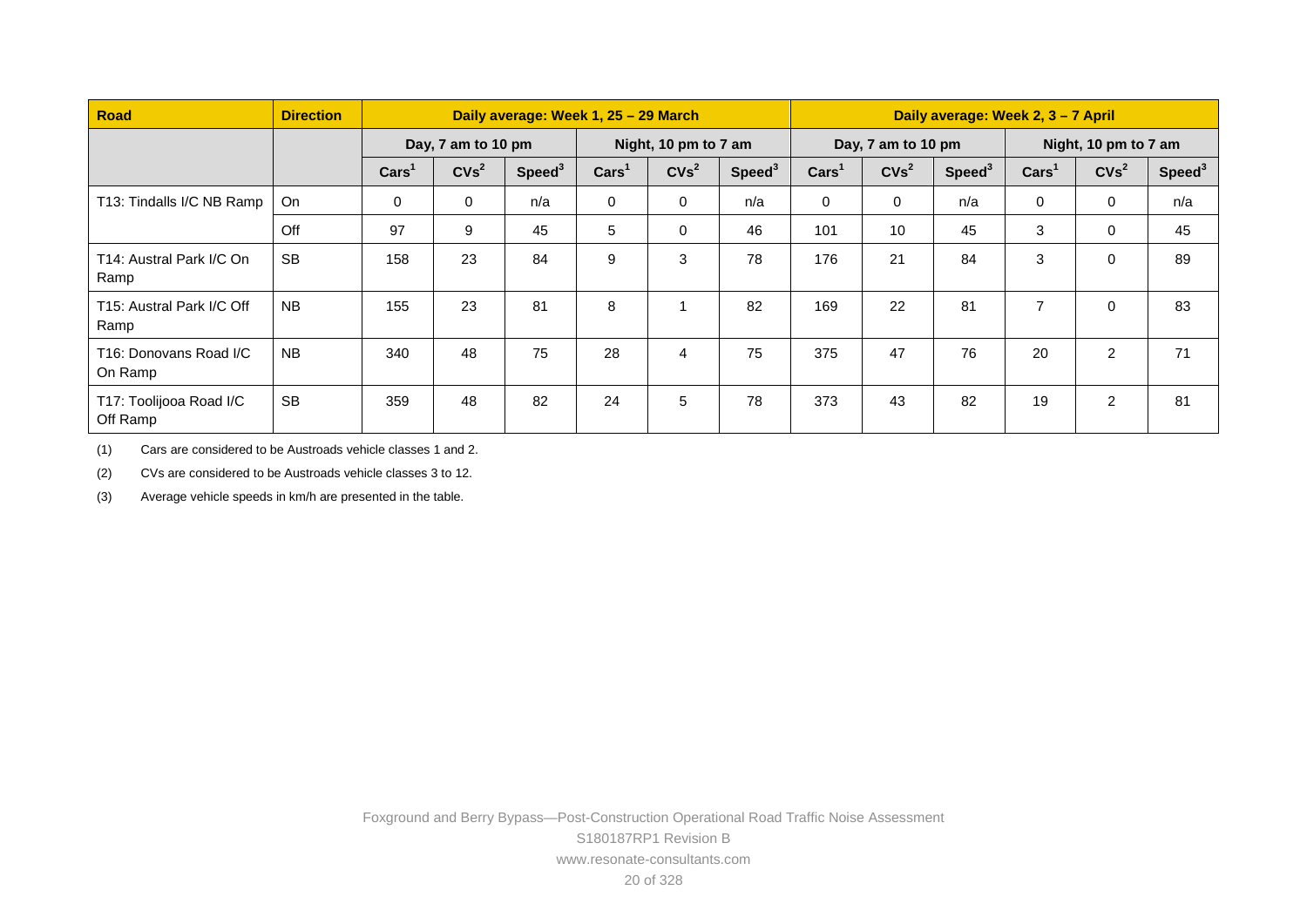# **7.3 Discussion**

#### **7.3.1 Traffic volumes**

As part of the operational noise assessment conducted for the Project during the environmental assessment and design and construction phases, forecast traffic volumes were adopted for the following timeframes:

- Project Opening (2017)
- Project Design Year (2027).

 the forecast volumes with the actual measured volumes during the traffic survey. [Table 8](#page-27-0) compares the measured average volumes for the Project roads during the traffic counting (averaged across both weeks but excluding Easter) operational noise assessments. Measured volumes that exceeded the forecast volumes are highlighted in **bold** type. As the forecast traffic volumes will have a significant effect on the noise level predictions, it is necessary to compare with the Project Opening (2017) traffic volumes that were adopted for the environmental assessment and in later

| <b>Road</b>            | <b>Direction</b> |              | <b>Day Traffic Volumes</b> |      |                                           | <b>Night Traffic Volumes</b> |            |                                           |                 |  |
|------------------------|------------------|--------------|----------------------------|------|-------------------------------------------|------------------------------|------------|-------------------------------------------|-----------------|--|
|                        |                  | Measured $1$ |                            |      | <b>Modelled</b><br><b>Project Opening</b> | Measured $1$                 |            | <b>Modelled</b><br><b>Project Opening</b> |                 |  |
|                        |                  | Cars         | <b>CVs</b>                 | Cars | <b>CVs</b>                                | Cars                         | <b>CVs</b> | Cars                                      | <b>CVs</b>      |  |
| Princes Highway        | NB.              | 8573         | 1051                       | 7187 | 718                                       | 752                          | 182        | 505                                       | 160             |  |
| South of Berry         | SB.              | 8077         | 2113                       | 6787 | 771                                       | 791                          | 313        | 502                                       | 160             |  |
| Berry Bypass           | NB.              | 7435         | 1062                       | 5723 | 572                                       | 690                          | 165        | 402                                       | 127             |  |
|                        | SB.              | 7395         | 1078                       | 5355 | 590                                       | 785                          | 211        | 415                                       | 147             |  |
| Princes Highway        | NB.              | 7789         | 1146                       | 6172 | 609                                       | 675                          | 202        | 432                                       | 140             |  |
| North of Berry         | <b>SB</b>        | 8352         | 979                        | 5808 | 636                                       | 886                          | 192        | 450                                       | 158             |  |
| Berry Sth I/C On Ramp  | <b>SB</b>        | 2496         | 160                        | 1799 | 204                                       | 182                          | 21         | 133                                       | 42              |  |
| Berry Sth I/C Off Ramp | SB               | 294          | 30                         | 383  | 42                                        | 75                           | 9          | 30                                        | 10              |  |
| Berry Sth I/C On Ramp  | <b>NB</b>        | 382          | 24                         | 361  | 36                                        | 27                           | 3          | 25                                        | 8               |  |
| Berry Sth I/C Off Ramp | <b>NB</b>        | 2474         | 204                        | 1825 | 182                                       | 98                           | 14         | 128                                       | 41              |  |
| Berry Nth I/C On Ramp  | <b>NB</b>        | 1375         | 107                        | 444  | 44                                        | 60                           | 14         | 31                                        | 10              |  |
| Berry Nth I/C Off Ramp | <b>SB</b>        | 1491         | 131                        | 449  | 49                                        | 69                           | 15         | 35                                        | 12 <sup>2</sup> |  |

<span id="page-27-0"></span>

| Table 8 Comparison of measured traffic volumes and forecast Project Opening volumes |  |
|-------------------------------------------------------------------------------------|--|
|                                                                                     |  |

(1) Calculated as an average across the Week 1 and Week 2 data from [Table 7.](#page-25-0)

 From [Table 8](#page-27-0) it can be seen that the measured traffic volumes exceeded the Project Opening forecast volumes for most Project roads.

 This increase of traffic relative to the predicted Project Opening volumes is likely to be a result of the traffic switch bypass section on 18 July 2017, traffic volumes on The Sandtrack have dropped to an AADT of 5865 vehicles per day. This drop of traffic along The Sandtrack of approximately 4700 vehicles per day is a result of vehicles using the highway upgrade. coming across from the alternative route along the south coast running through Gerringong, Gerroa and Bomaderry, referred to as "The Sandtrack". Traffic counts from the permanent traffic counter at Gerroa (Counter No. 07.101), showed an AADT of 10,602 vehicles for the 2016 Calendar year. In the 12-months since the opening of the Berry Princes Highway route as the preferred route of travel between Kiama and Bomaderry/Nowra as a result of the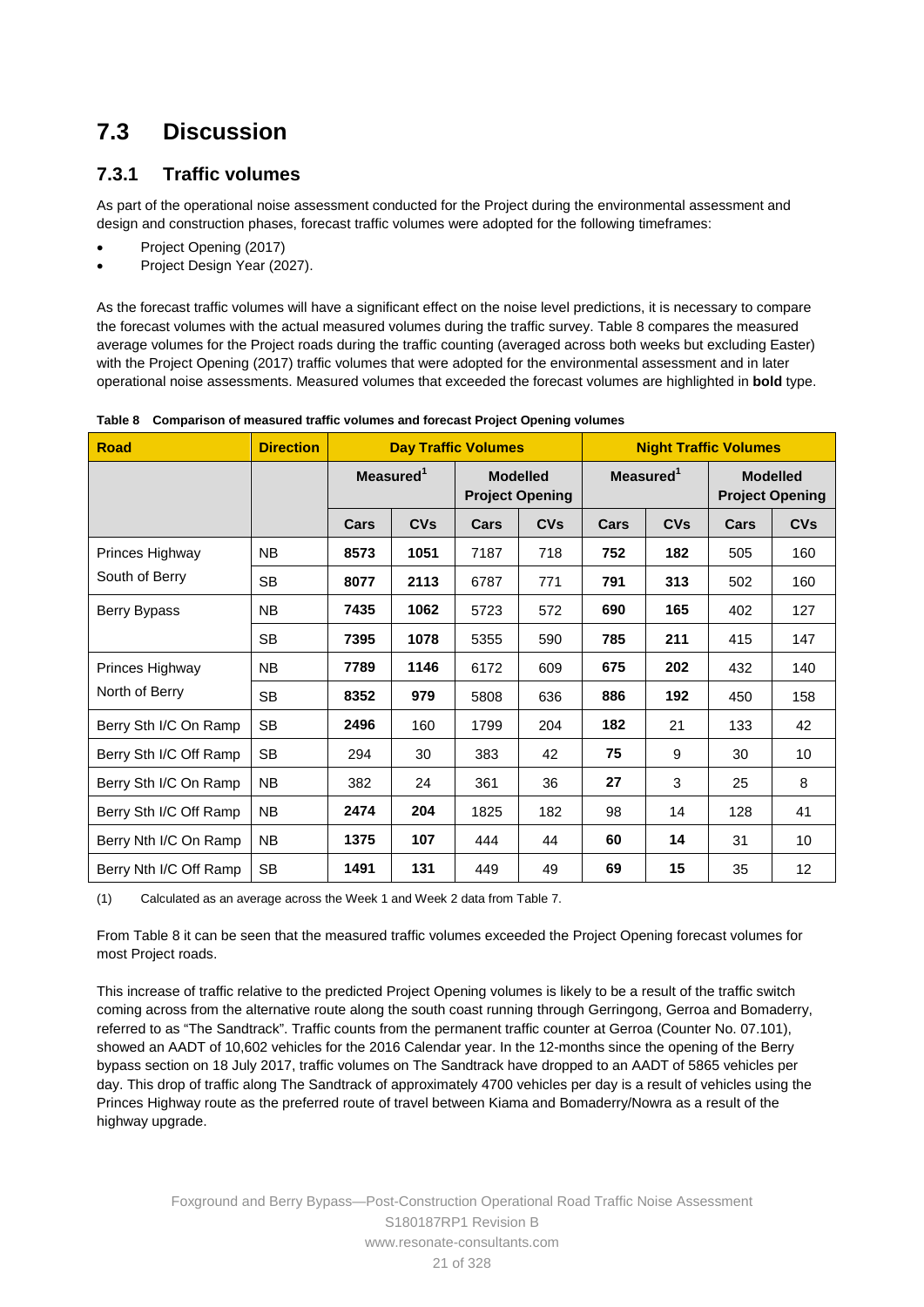transition to the upgraded highway as was presented in the EIS. As such the future predicted (design year 2027) It appears that there has been an immediate transfer of traffic to the upgraded highway as opposed to a gradual traffic volumes are considered to remain valid and appropriate in relation to the assessment of noise mitigation measures for the project.

It is also important to note that part of this increase may be a result of the fact that the traffic counting was conducted over the Easter period and, while the Easter public holiday data has been excluded, it is possible that there is a greater number of vehicles using this road at this time of year. The Project Opening forecast volumes are Annual Average Daily Traffic (AADT) volumes and, as such, are averaged over an entire year. Additionally, the average measured volumes have been calculated over eight weekdays, one Saturday and one Sunday, and would therefore be different to volumes averaged over a standard week without any public holidays.

 comparing this period to the AADT. The Environmental Assessment outlined within Section 2.4.3, of Appendix D -Traffic and Transport, that during the Easter period of March/April, a Seasonality Factor of 1.138 was measured for the 2009 traffic surveys when

#### **7.3.2 Vehicle speed**

#### **Princes Highway**

The measured average vehicle speeds on the Princes Highway were within 5 km/h of the posted speed limit (100 km/h) for both weeks, with the average speeds remaining relatively constant for both weeks and for the day and night time period. No significant increase in average vehicle speed was observed at night time relative to during the day.

 noise level predictions. A maximum average vehicle speed of 104 km/h was observed for the southbound carriageway It can be seen from the measured average vehicle speeds that, for some carriageways of the Princes Highway, the average vehicle speed did exceed the posted speed limit, which was assumed as the road speed in the road traffic of the Princes Highway during the night time period in the second week of the traffic counting.

While the average speeds for some carriageways of the Princes Highway were above the posted speed limits, which were used as part of the road traffic noise level predictions, the effect of relatively small increases in speed on road traffic noise levels is limited. Under the CoRTN algorithm, an increase in speed of 5% results in an increase in predicted L<sub>Aeg</sub> noise level of approximately 0.3 to 0.4 dB for roads carrying 10 to 15% CVs. Therefore, an increase in vehicle speeds of this magnitude would not increase predicted noise levels by more than the 1 dB safety factor that was adopted within the road traffic noise level predictions for the Project during the environmental assessment and design and construction phases.

#### **Ramps**

 night time periods on the interchange ramps. It is difficult to draw conclusions on the vehicle speeds on the ramps relative to the posted speed limit, as speeds will vary on ramps as vehicles accelerate or decelerate and, therefore, the speed will vary depending on the monitoring position along the ramps. Regardless, it is not considered that higher than expected speeds were measured along the major ramps and it is also noted that generally the traffic on the ramps does not control the overall noise levels at residences adjacent to the Project. The measured vehicle speeds for the interchange ramps reveal relatively constant average speeds for the day and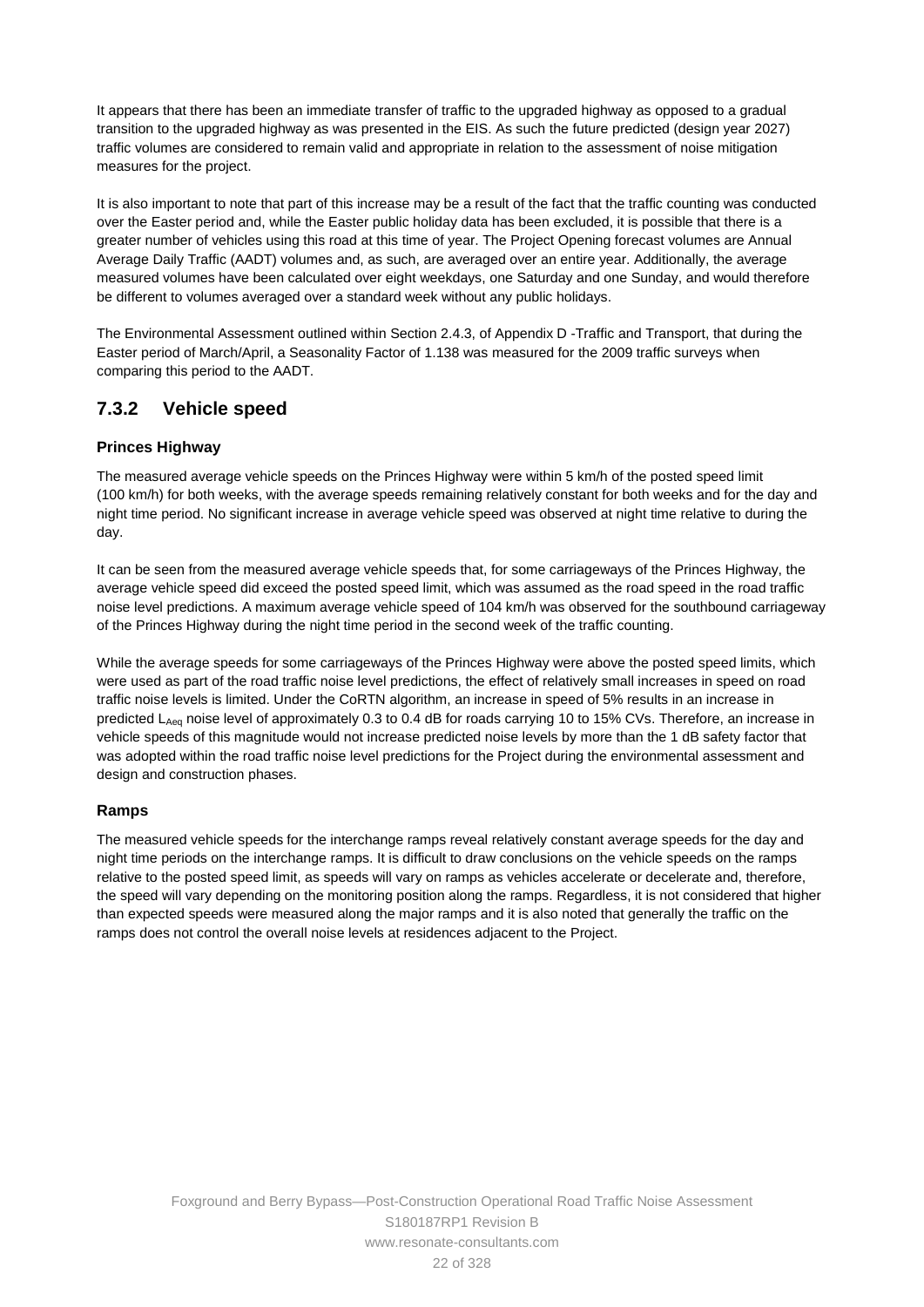# **8 Road traffic noise assessment**

To assess the accuracy of the road traffic noise predictions that underpinned the noise mitigation measures for the Project detailed in Section [4,](#page-13-0) the following methodology was implemented:

- conducted. The predictions were based on the measured traffic volumes for each week as detailed in [Table 7.](#page-25-0) The road traffic noise model developed for the Project incorporating the as constructed noise model was used to predict road traffic noise levels at each of the locations at which post-construction noise monitoring was
- The predicted noise levels were compared to the measured noise levels to determine any difference between measured and predicted noise levels.
- measured noise levels for both the day and night time periods. If the difference between measured and predicted noise levels fell within standards established for acceptable accuracy for road traffic noise assessments then the model outputs were deemed to be accurate. Generally, a road traffic noise model is deemed to be acceptable if the predicted noise levels are within 2 dB of the

# **8.1 Road traffic noise prediction methodology**

The road traffic noise prediction methodology employed was consistent with that employed as part of the Environmental Assessment (EA) and Design and Construction (D&C) phases, except where modifications were required.

The road traffic noise prediction parameters are detailed in [Table 9.](#page-29-0) Any deviations from the EA and D&C phases are noted within [Table 9.](#page-29-0)

| <b>Parameter</b>             | <b>Description and comment</b>                                                                                                                                                                                                                       |  |  |  |  |  |  |
|------------------------------|------------------------------------------------------------------------------------------------------------------------------------------------------------------------------------------------------------------------------------------------------|--|--|--|--|--|--|
| Software                     | SoundPlan version 7.4 environmental noise prediction software.                                                                                                                                                                                       |  |  |  |  |  |  |
| Algorithm                    | Calculation of Road Traffic Noise (CoRTN) 1988 algorithm as implemented by the<br>SoundPlan software. The CoRTN algorithm is widely used within Australia for the<br>prediction for road traffic noise and is specified for use on NSW RMS projects. |  |  |  |  |  |  |
| Topography                   | Existing (pre-Project) topography for the surrounding area was supplied by RMS.                                                                                                                                                                      |  |  |  |  |  |  |
| <b>Buildings</b>             | Buildings were determined from aerial photography, with heights based on resources<br>such as Google StreetView and site visits. A standard height of 4 m was adopted for most<br>single-storey dwellings.                                           |  |  |  |  |  |  |
| Road design                  | Final three-dimensional D&C road design provided by Fulton Hogan on 20 March 2015<br>including the Southern Tie-In Extension.                                                                                                                        |  |  |  |  |  |  |
| Road speeds                  | Posted speed limits were assumed for all roads within the noise model.                                                                                                                                                                               |  |  |  |  |  |  |
| <b>Traffic volumes</b>       | Counted traffic volumes as per Table 7.                                                                                                                                                                                                              |  |  |  |  |  |  |
| Road pavement<br>corrections | -2.2 dB for car tyres on the main carriageway with SMA surface<br>$\bullet$<br>-4.3 dB for truck tyres on the main carriageway with SMA surface<br>0 dB for all other road surfaces (DGA).<br>$\bullet$                                              |  |  |  |  |  |  |
| Road source heights          | 0.5 m above ground for car exhausts, car engines and car tyres<br>$\bullet$<br>0.5 m above ground for truck tyres<br>$\bullet$<br>1.5 m above ground for truck engines<br>3.6 m above ground for truck exhausts<br>$\bullet$                         |  |  |  |  |  |  |
| Truck source corrections     | 0.5 m above ground for car exhausts, car engines and car tyres<br>$\bullet$<br>$-0$ dB for<br>$\bullet$<br>-8.6 dB for truck exhausts.                                                                                                               |  |  |  |  |  |  |
| Ground absorption factor     | 50% except for road surfaces which were modelled as completely reflective (0%).                                                                                                                                                                      |  |  |  |  |  |  |

<span id="page-29-0"></span>

Foxground and Berry Bypass—Post-Construction Operational Road Traffic Noise Assessment S180187RP1 Revision B www.resonate-consultants.com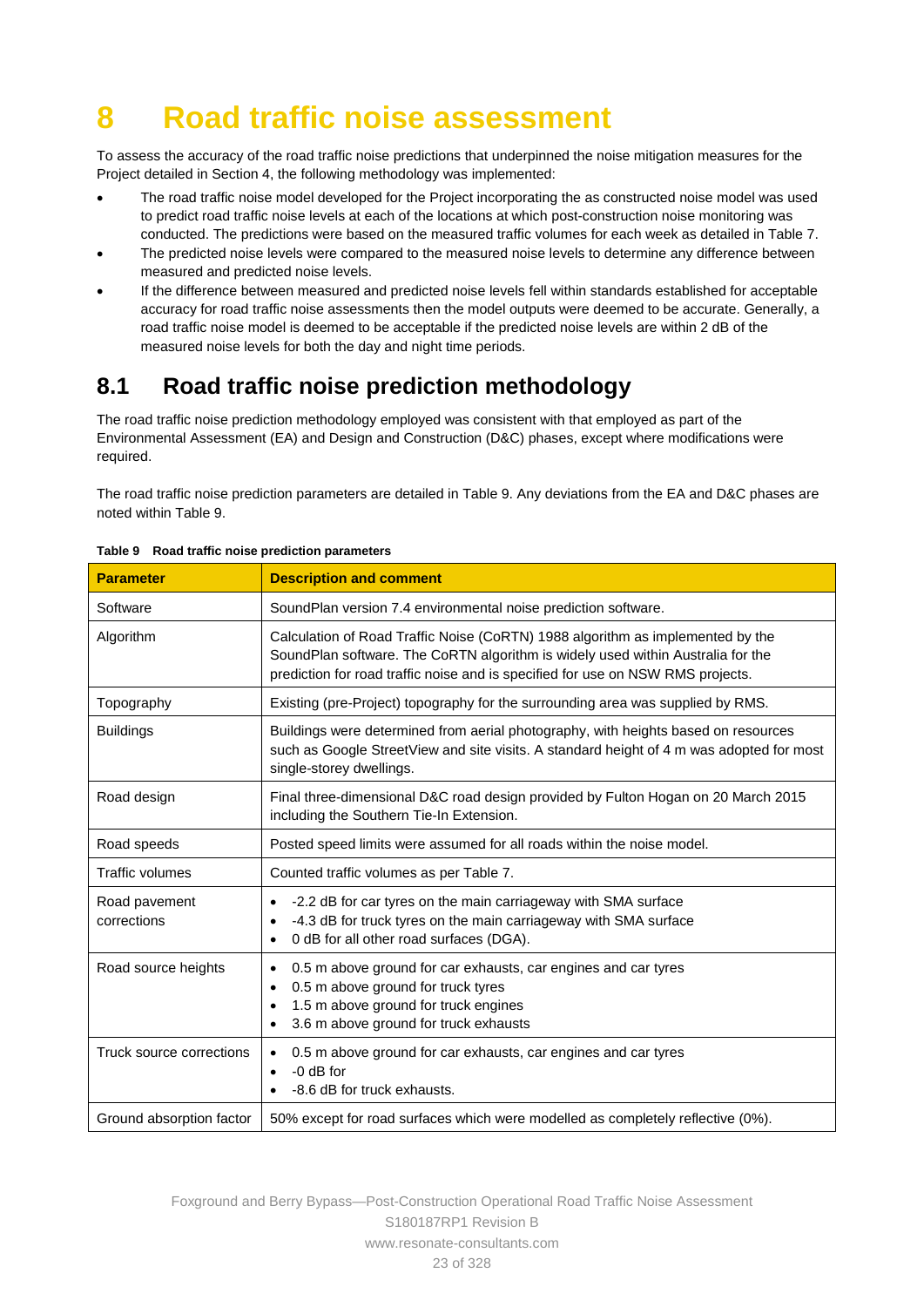| <b>Parameter</b>             | <b>Description and comment</b>                                                                                                                                                                                                                    |
|------------------------------|---------------------------------------------------------------------------------------------------------------------------------------------------------------------------------------------------------------------------------------------------|
| Search radius                | Predicted noise levels considered any road sections within the model within 3 km of the<br>prediction point.                                                                                                                                      |
| Receiver heights             | 1.5 m above ground.                                                                                                                                                                                                                               |
| Safety factor                | No safety factor was applied to the predictions.<br>The EA and D&C phases applied a $+1$ dB safety factor to all predictions. For the purposes<br>of this comparison between predicted and measured levels has not included the safety<br>factor. |
| Facade correction<br>factors | +2.5 dB was added to predicted noise levels for locations 1 m from a building facade in<br>accordance with CoRTN procedures.<br>No correction factor was applied to free-field predicted noise levels.                                            |
| Other correction factors     | The following standard NSW correction factors for CoRTN were applied to predicted noise<br>levels:<br>-1.7 dB for the daytime period<br>+0.5 dB for the night time period.                                                                        |

## **8.2 Comparison of measured and predicted noise levels**

 18 unattended monitoring locations for both the day and night time periods. The comparison is based on the weekend), with the PNLs based on the traffic volume counts for that week. [Table 10 c](#page-31-0)ompares the measured noise levels (MNLs) and predicted noise levels (PNLs) for each of the measured noise levels for each of the two weeks for which traffic data was collected (excluding the Easter long

The difference between the PNLs and MNLs is calculated and presented as follows:

- generally imperceptible or only just perceptible to the human ear in field conditions. **GREEN** highlight indicates that the PNL is within 2.0 dB of the MNL. This is generally taken to be a reasonable level of accuracy for a road traffic noise model, noting that a difference in noise levels of this magnitude is
- **BLUE** highlight indicates that the PNL exceeds the MNL by more than 2.0 dB.
- **ORANGE** highlight indicates that the MNL exceeds the PNL by more than 2.0 dB.

 From [Table 10,](#page-31-0) it is clear that the majority of measured noise levels fall within 2.0 dB of the predicted noise level, indicating an acceptable degree of noise model accuracy. This occurs for 42 out of 58 comparison periods across the 18 locations.

 Regardless, it is noted that, at these locations, the model has conservatively over-predicted road traffic noise levels For 11 comparison periods, the predicted noise levels exceeded the measured noise levels by more than 2.0 dB. Generally, this was in the range of 2.0 to 3.0 dB and is considered most likely that it is a result of additional shielding being present in field than was accounted for in the noise model. For example, this may include New Jersey kerbs not considered in parts of the noise model or shielding features unrelated to the Project that were not fully accounted for. and the actual noise impact of the Project would be lower than considered in the Environmental Assessment or during the Design & Construction phase of the Project.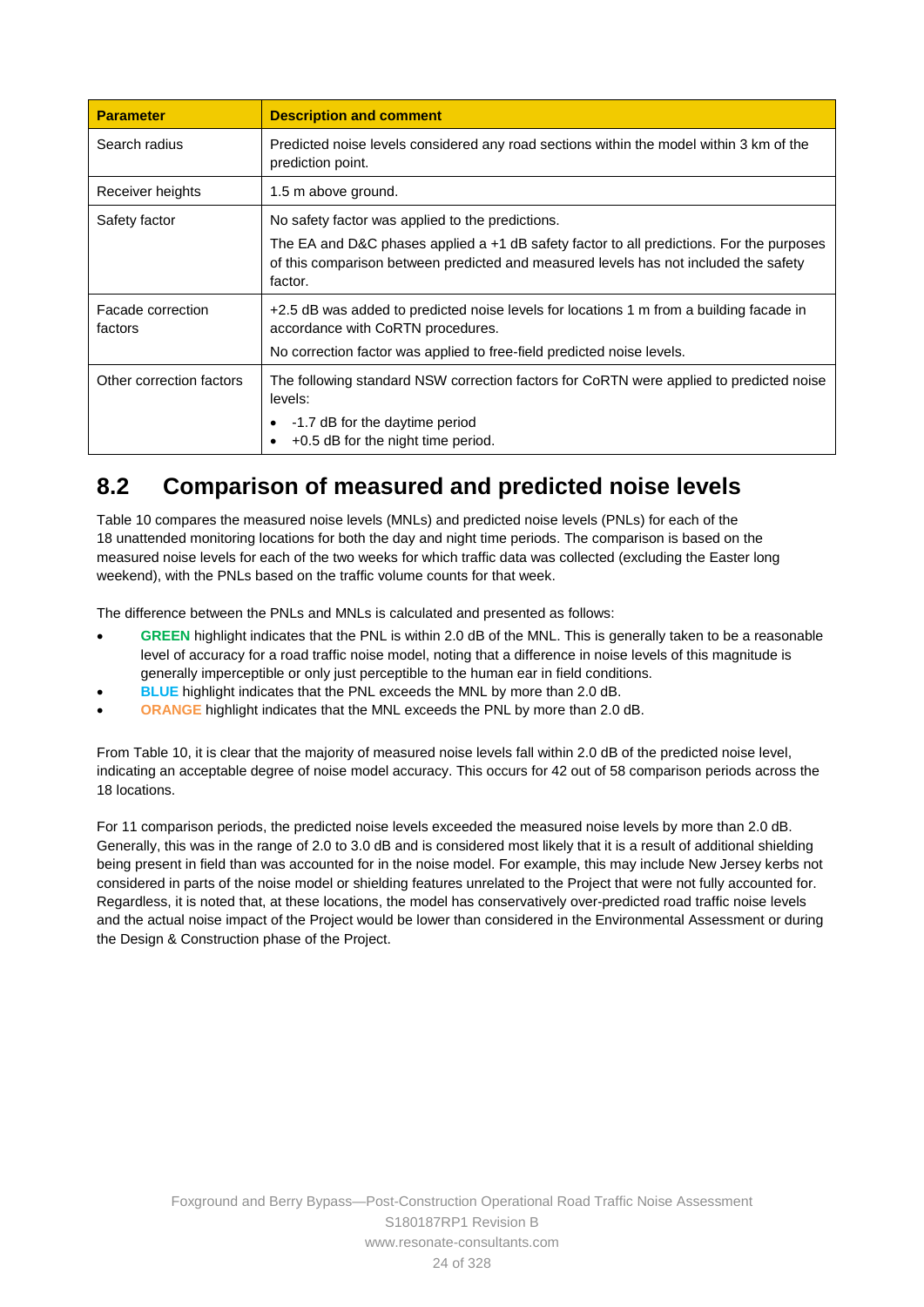#### **Table 10 Comparison of measured and predicted noise levels**

<span id="page-31-0"></span>

| <b>Location</b> |                                                     |                    |                  | <b>Week 1, 25 - 29 March</b> |                      |                  | Week $2, 3 - 7$ April |                          |                  |                          |                          |                  |                          |
|-----------------|-----------------------------------------------------|--------------------|------------------|------------------------------|----------------------|------------------|-----------------------|--------------------------|------------------|--------------------------|--------------------------|------------------|--------------------------|
|                 |                                                     | Day, 7 am to 10 pm |                  |                              | Night, 10 pm to 7 am |                  |                       | Day, 7 am to 10 pm       |                  |                          | Night, 10 pm to 7 am     |                  |                          |
|                 |                                                     | MNL <sup>1</sup>   | PNL <sup>2</sup> | Diff <sup>3</sup>            | MNL <sup>1</sup>     | PNL <sup>2</sup> | Diff <sup>3</sup>     | MNL <sup>1</sup>         | PNL <sup>2</sup> | Diff <sup>3</sup>        | MNL <sup>1</sup>         | PNL <sup>2</sup> | Diff <sup>3</sup>        |
| U1              | A371 Princes Hwy, Broughton Village                 | 58.7               | 60.9             | 2.2                          | 57.1                 | 57.8             | 0.7                   | $\overline{\phantom{0}}$ | 61.2             | $-$                      |                          | 56.2             | $\overline{\phantom{0}}$ |
| U <sub>2</sub>  | 76 Woodhill Mountain Rd, Berry                      | 55.3               | 55.4             | 0.1                          | 51.9                 | 52.2             | 0.3                   | 53.5                     | 55.4             | 1.9                      | 47.7                     | 49.9             | 2.2                      |
| U <sub>3</sub>  | 468 Donovan Rd, Broughton Village                   | 57.7               | 59.7             | 2.0 <sub>1</sub>             | 55.3                 | 56.6             | 1.3                   | 58.3                     | 60.0             | 1.7                      | 54.6                     | 55.0             | 0.4                      |
| U <sub>4</sub>  | 77 Albert St St, Berry<br>(Berry Uniting Church)    | 52.9               | 48.9             | $-4.0$                       | 45.8                 | 45.2             | $-0.6$                | $\overline{\phantom{0}}$ | 48.9             |                          | $\overline{\phantom{0}}$ | 43.0             |                          |
| U <sub>5</sub>  | 80 North St, Berry<br>(St Patricks Catholic Church) | 53.5               | 54.1             | 0.6 <sub>1</sub>             | 50.2                 | 50.8             | 0.6                   | $\overline{\phantom{0}}$ | 54.1             |                          |                          | 48.5             | $\equiv$                 |
| U <sub>6</sub>  | 46 Princes Hwy, Broughton Village                   | 51.8               | 50.7             | $-1.1$                       | 51.6                 | 47.5             | $-4.1$                | 50.1                     | 51.0             | 0.9                      | 51.3                     | 45.9             | $-5.4$                   |
| U7              | 40 Austral Park Rd, Berry                           | 53.4               | 55.2             | 1.8                          | 50.4                 | 52.3             | 1.9                   |                          | 55.4             | $\qquad \qquad -$        |                          | 50.6             | -                        |
| U8              | 185A Princes Hwy, Berry                             | 58.2               | 60.5             | 2.3                          | 57.0                 | 57.2             | 0.2 <sub>0</sub>      | 58.9                     | 60.7             | 1.8                      | 55.0                     | 55.7             | 0.7                      |
| U9              | 140A Princes Hwy, Berry                             | 55.5               | 54.7             | $-0.8$                       | 49.8                 | 51.2             | 1.4                   | 49.9                     | 54.7             | 4.8                      | 48.6                     | 48.9             | 0.3                      |
| U10             | 117 North St, Berry                                 | 54.2               | 53.7             | $-0.5$                       | 54.3                 | 50.5             | $-3.8$                | $\overline{\phantom{0}}$ | 53.6             | -                        |                          | 48.2             | $\qquad \qquad -$        |
| U11             | 130 North St, Berry                                 | 53.7               | 53.3             | $-0.4$                       | 49.6                 | 50.1             | 0.5                   | 51.5                     | 53.2             | 1.7                      | 45.6                     | 47.8             | 2.2                      |
| U12             | Mark Radium Park                                    | 60.8               | 59.5             | $-1.3$                       | 54.7                 | 55.9             | 1.2                   | 59.6                     | 59.5             | $-0.1$                   | 52.8                     | 53.7             | 0.9                      |
| U13             | 8 Huntingdale Park Rd, Berry                        | 57.1               | 59.5             | 2.4                          | 53.4                 | 55.1             | 1.7                   | 57.7                     | 59.5             | 1.8                      | 52.5                     | 51.6             | $-0.9$                   |
| U14a            | 1 Pepper Farm Dr, Berry                             | 53.9               | 56.8             | 2.9                          | 51.9                 | 53.4             | 1.5                   | 53.1                     | 56.9             | 3.8                      | 50.8                     | 51.4             | 0.6                      |
| U14b            | 60 Little Corella Ct, Berry                         | 54.4               | 53.8             | $-0.6$                       | 51.4                 | 50.2             | $-1.2$                | $\overline{\phantom{0}}$ | 53.9             | $\overline{\phantom{0}}$ | $\overline{\phantom{0}}$ | 48.3             | $-$                      |
| U15             | 5 Mullers Ln, Berry                                 | 59.5               | 61.6             | 2.1                          | 57.7                 | 57.4             | $-0.3$                | 60.7                     | 61.7             | 1.0 <sub>1</sub>         | 57.2                     | 56.2             | $-1.0$                   |
| U16             | 43 Queen St, Berry                                  | 63.0               | 62.8             | $-0.2$                       | 58.5                 | 54.7             | $-3.8$                | $-$                      | 63.0             |                          |                          | 53.9             |                          |
| U17             | 90 North St, Berry                                  | 53.6               | 56.8             | 2.2                          | 52.4                 | 53.7             | 1.3                   | 53.1                     | 56.8             | 3.7                      | 51.3                     | 51.3             | 0.0                      |

Foxground and Berry Bypass—Post-Construction Operational Road Traffic Noise Assessment

S180187RP1 Revision B

www.resonate-consultants.com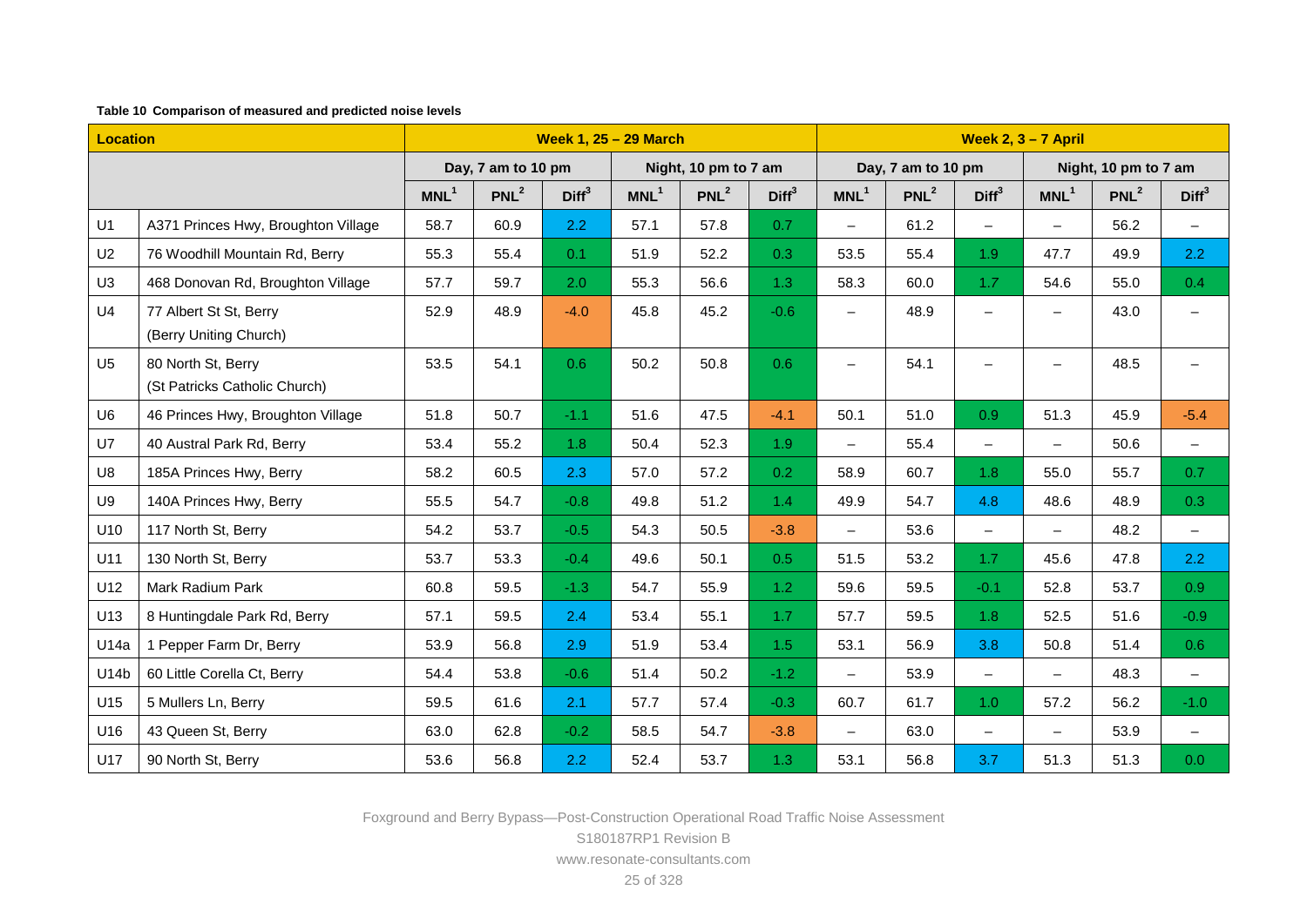- (1) Measured Noise Level for relevant time period in dB L<sub>Aeq(15-hour)</sub> for day and dB L<sub>Aeq(9-hour)</sub> for night.
- (2) Predicted Noise Level from noise model based on traffic volumes measured for that period in dB L<sub>Aeq(15-hour)</sub> for day and dB L<sub>Aeq(9-hour)</sub> for night.
- (3) Difference: PNL MNL. A positive number indicates an over-prediction while a negative number indicates an under-prediction.

 26 of 328 Foxground and Berry Bypass—Post-Construction Operational Road Traffic Noise Assessment S180187RP1 Revision B www.resonate-consultants.com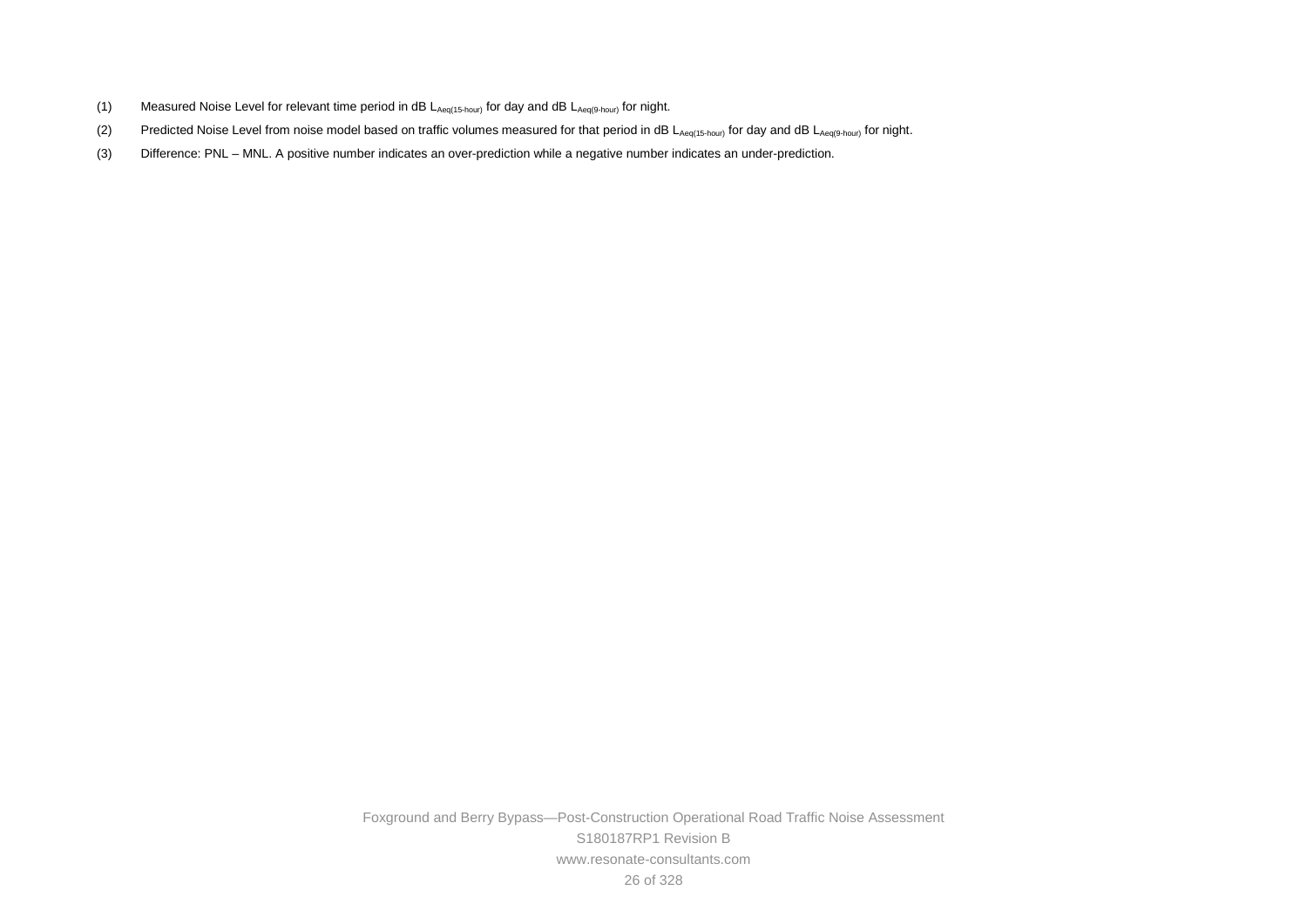For five comparison periods, the measured noise levels exceeded the predicted noise levels by more than 2.0 dB. As this could be an under-prediction of the noise model, each of these cases were closely analysed and are discussed below:

- the location of U4, it is clear that other noise controlled the measured daytime noise levels as the measurement exclusion of measurement data at this site. U4, Berry Uniting Church: The daytime noise levels at Berry Uniting Church exceeded the predicted noise levels by 4 dB but were within acceptable accuracy range at night time. Based on our observations on site and location was over 200 m from the Berry Bypass and shielded by intervening buildings. It is considered that the daytime noise levels were influenced by local traffic and activity that could not be reasonably removed by the
- night time noise levels are at or marginally above the measured day time noise levels, which is a clear indication that other noise sources controlled the measurements. For example, insect noise that could not be U6, 46 Princes Hwy, Broughton Village: The measured night time levels at this location exceeded the predicted noise levels by 4 to 5 dB for both Weeks. However, it is apparent from the measurement data that other noise sources controlled the measured night time noise levels at this location, where the monitoring was conducted more than 300 m from the new Princes Highway alignment. In particular, it can be seen that the measured excluded from the measurement data.
- considered from the measurement data that other noise sources controlled the measured night time noise levels at this location as it can be seen that the measured night time noise levels are equivalent to the U10, 117 North Street, Berry: The measured night time levels at this location exceeded the predicted noise levels by 4 dB although the measured daytime noise level was within 0.5 dB of the predicted noise level. It is measured day time noise levels, which is a clear indication that other noise sources controlled the measurements. For example, insect noise that could not be excluded from the measurement data.
- U16, 43 Queen St, Berry: The measured night time level at this location exceeded the predicted noise level by 4 dB. It is not immediately clear what the cause of the difference at this location is, but it may be a result of local activity noise given the site is positioned on the main street of Berry. Regardless, the noise environment at this location is controlled by non-Project roads (e.g. Queen Street) and no mitigation measures were required for Queen Street as part of the Project, as the Project was expected to significantly reduce traffic volumes on this road.

 apparent under-prediction of the road traffic noise level occurred are not considered to be controlled by road traffic Considering the above comments, it is noted that the measured noise levels for the five comparison periods where an noise from the Project roads.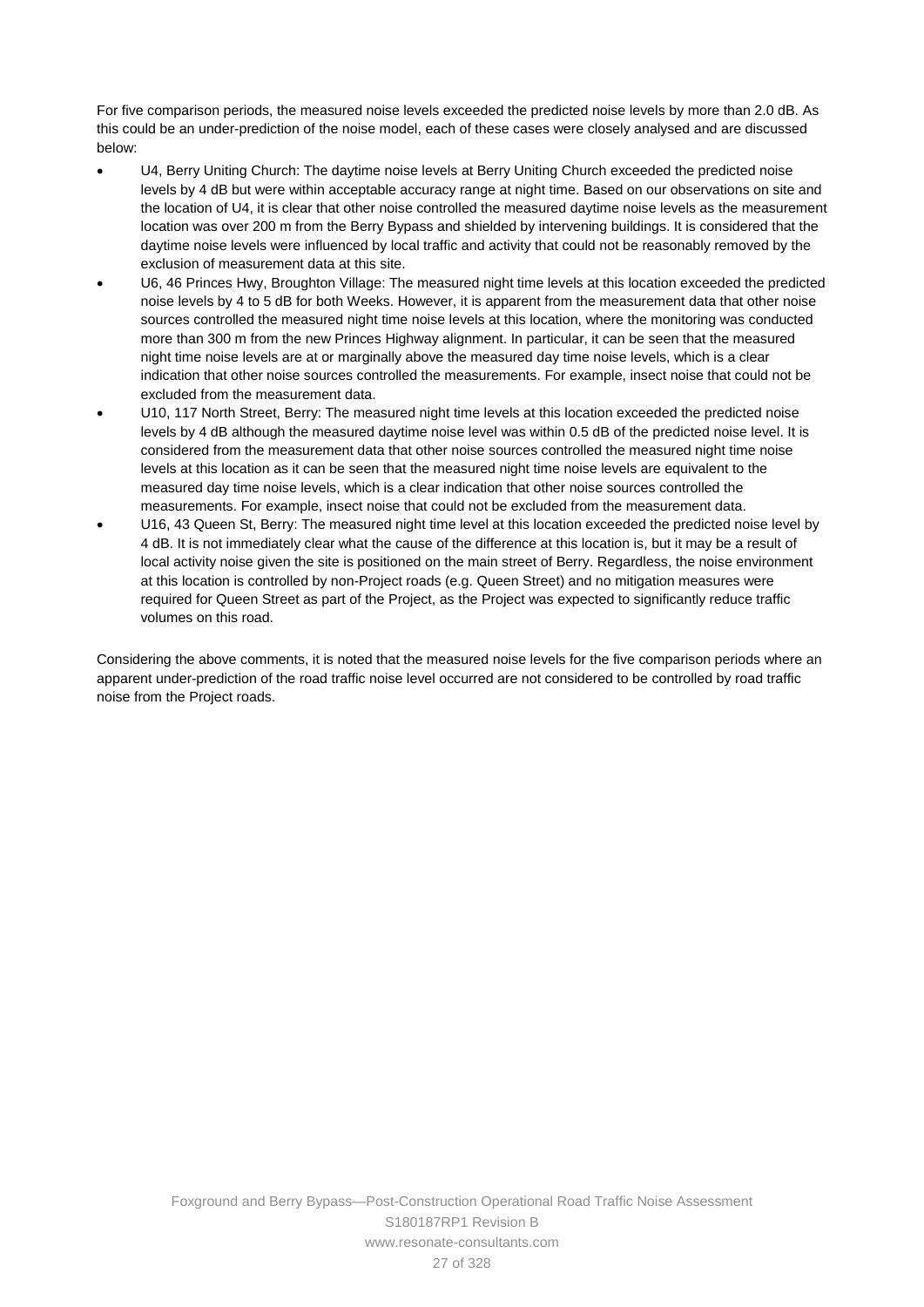# **9 Discussion**

## **9.1 Noise model accuracy**

[Table 11 p](#page-34-0)resents statistical parameters on the difference between measured and predicted noise levels, with a positive value for the mean and median indicating an over-prediction and a negative value indicating an underprediction. The parameters are presented for both:

- All 18 locations, including those where there were periods where the measured noise levels were not considered to be controlled by road traffic noise levels.
- Excluding those 5 comparison periods where other sources were considered to control the measurements and those 11 comparison periods where an over-prediction of over 2 dB was occurred, as this may have indicated that the noise model did not fully incorporate all shielding features in the environment.

| <b>Parameter</b>                       | Day, 7 am to 10 pm                                                                                                                                                                                                | Night, 10 pm to 7 am |  |  |  |  |  |  |  |  |  |
|----------------------------------------|-------------------------------------------------------------------------------------------------------------------------------------------------------------------------------------------------------------------|----------------------|--|--|--|--|--|--|--|--|--|
| All 18 unattended monitoring locations |                                                                                                                                                                                                                   |                      |  |  |  |  |  |  |  |  |  |
| Number of samples                      | 29                                                                                                                                                                                                                |                      |  |  |  |  |  |  |  |  |  |
| Mean                                   | 1.1                                                                                                                                                                                                               |                      |  |  |  |  |  |  |  |  |  |
| Median                                 | 1.7<br>0.5                                                                                                                                                                                                        |                      |  |  |  |  |  |  |  |  |  |
| Standard deviation                     | 1.8                                                                                                                                                                                                               | 2.0                  |  |  |  |  |  |  |  |  |  |
| model over-predicted by more than 2 dB | Excluding those 5 comparison periods where traffic noise was considered not to suitably control measured<br>noise levels for a suitably accurate comparison to be made, and those 11 comparison periods where the |                      |  |  |  |  |  |  |  |  |  |
| Number of samples                      | 19                                                                                                                                                                                                                | 23                   |  |  |  |  |  |  |  |  |  |
| Mean                                   | 0.5                                                                                                                                                                                                               | 0.5                  |  |  |  |  |  |  |  |  |  |
| Median                                 | 0.6                                                                                                                                                                                                               | 0.6                  |  |  |  |  |  |  |  |  |  |
| Standard deviation<br>1.2<br>0.9       |                                                                                                                                                                                                                   |                      |  |  |  |  |  |  |  |  |  |

#### <span id="page-34-0"></span> **Table 11 Statistical parameters to assess noise model accuracy**

 From [Table 11](#page-34-0) it can be seen that the noise model tended marginally towards over-prediction with an acceptable degree of accuracy. With the exclusion of those samples where other factors were considered to influence the results, there was an excellent agreement in accuracy between the day and night-time periods.

## **9.2 Noise mitigation measures**

Given the apparent acceptable accuracy of the noise model, it is considered that the noise mitigation measures incorporated into the Project were of a suitable extent to address road traffic noise levels in a reasonable and feasible manner.

 The apparent accuracy of the noise model demonstrated that the road surface treatment and noise barriers (e.g. mounds) in particular were designed and constructed to achieve a suitable road traffic noise level at noise-sensitive locations based on the assumed traffic volumes adopted during the Environmental Assessment and Design & Construction phases.

 the Year 2027 design year. These predictions include all noise mitigation measures delivered as part of the project For reference, the noise contours predicted at a height of 1.5 m above ground level are presented in Appendix F for (low noise pavement and noise mounds/barriers).